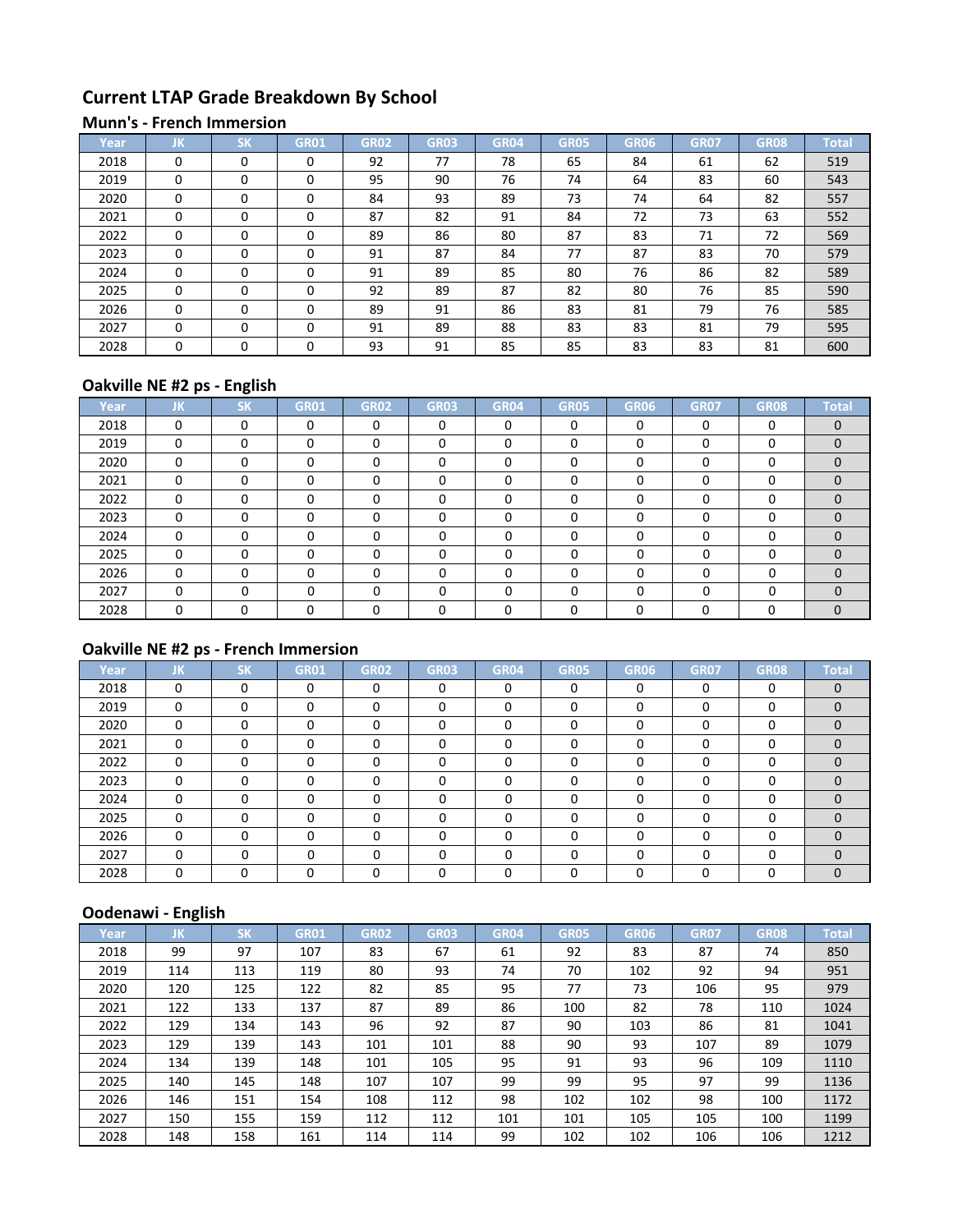| Year | IJΚ      | <b>SK</b> | <b>GR01</b> | <b>GR02</b> | <b>GR03</b> | <b>GR04</b> | <b>GR05</b> | GR06 | <b>GR07</b> | <b>GR08</b> | <b>Total</b> |
|------|----------|-----------|-------------|-------------|-------------|-------------|-------------|------|-------------|-------------|--------------|
| 2018 | 0        | $\Omega$  |             | 60          | 46          | 48          | 44          | 37   | 29          | 31          | 295          |
| 2019 | 0        | $\Omega$  |             | 63          | 59          | 46          | 48          | 43   | 37          | 29          | 326          |
| 2020 | $\Omega$ | $\Omega$  |             | 68          | 60          | 57          | 46          | 48   | 43          | 37          | 358          |
| 2021 | $\Omega$ | $\Omega$  |             | 72          | 64          | 57          | 57          | 46   | 47          | 43          | 386          |
| 2022 | 0        | $\Omega$  |             | 77          | 68          | 60          | 57          | 56   | 45          | 47          | 410          |
| 2023 | 0        | $\Omega$  | 0           | 80          | 73          | 63          | 59          | 56   | 55          | 45          | 431          |
| 2024 | $\Omega$ | $\Omega$  | 0           | 80          | 76          | 67          | 62          | 58   | 55          | 54          | 452          |
| 2025 | $\Omega$ | $\Omega$  | $\Omega$    | 83          | 76          | 69          | 66          | 62   | 58          | 55          | 468          |
| 2026 | $\Omega$ | $\Omega$  | 0           | 82          | 79          | 69          | 68          | 66   | 61          | 57          | 482          |
| 2027 | $\Omega$ | $\Omega$  | $\Omega$    | 84          | 78          | 70          | 68          | 67   | 64          | 60          | 492          |
| 2028 | $\Omega$ | $\Omega$  |             | 85          | 79          | 69          | 69          | 66   | 65          | 63          | 496          |

## **Post's Corners - English**

| Year | JK | <b>SK</b> | <b>GR01</b> | <b>GR02</b> | <b>GR03</b> | <b>GR04</b> | <b>GR05</b> | GR06 | <b>GR07</b> | <b>GR08</b> | <b>Total</b> |
|------|----|-----------|-------------|-------------|-------------|-------------|-------------|------|-------------|-------------|--------------|
| 2018 | 71 | 78        | 77          | 48          | 56          | 56          | 62          | 70   | 71          | 61          | 650          |
| 2019 | 75 | 78        | 78          | 60          | 49          | 59          | 56          | 64   | 72          | 69          | 661          |
| 2020 | 76 | 84        | 80          | 62          | 63          | 52          | 59          | 55   | 67          | 71          | 669          |
| 2021 | 78 | 85        | 85          | 64          | 65          | 66          | 53          | 59   | 58          | 66          | 679          |
| 2022 | 79 | 87        | 87          | 68          | 66          | 67          | 66          | 53   | 62          | 57          | 691          |
| 2023 | 76 | 88        | 87          | 68          | 69          | 68          | 67          | 66   | 55          | 60          | 704          |
| 2024 | 78 | 85        | 88          | 70          | 71          | 72          | 68          | 67   | 68          | 54          | 719          |
| 2025 | 79 | 86        | 86          | 71          | 72          | 72          | 72          | 68   | 69          | 67          | 740          |
| 2026 | 80 | 88        | 87          | 69          | 73          | 73          | 73          | 72   | 70          | 68          | 753          |
| 2027 | 82 | 89        | 89          | 70          | 71          | 74          | 74          | 73   | 75          | 70          | 767          |
| 2028 | 81 | 91        | 91          | 72          | 73          | 72          | 75          | 74   | 76          | 74          | 778          |

## **River Oaks - English**

| Year | IJΚ. | <b>SK</b> | <b>GR01</b> | <b>GR02</b> | <b>GR03</b> | <b>GR04</b> | <b>GR05</b> | <b>GR06</b> | <b>GR07</b> | <b>GR08</b> | <b>Total</b> |
|------|------|-----------|-------------|-------------|-------------|-------------|-------------|-------------|-------------|-------------|--------------|
| 2018 | 86   | 85        | 85          | 65          | 65          | 70          | 87          | 88          | 89          | 95          | 815          |
| 2019 | 101  | 105       | 95          | 63          | 78          | 73          | 75          | 95          | 98          | 95          | 879          |
| 2020 | 118  | 122       | 117         | 75          | 77          | 83          | 80          | 84          | 107         | 106         | 970          |
| 2021 | 132  | 137       | 132         | 90          | 87          | 76          | 88          | 88          | 94          | 113         | 1036         |
| 2022 | 150  | 154       | 149         | 104         | 104         | 83          | 83          | 98          | 100         | 102         | 1128         |
| 2023 | 164  | 173       | 168         | 120         | 120         | 97          | 91          | 94          | 110         | 108         | 1244         |
| 2024 | 184  | 188       | 188         | 137         | 137         | 108         | 106         | 103         | 107         | 120         | 1378         |
| 2025 | 206  | 210       | 205         | 156         | 156         | 121         | 118         | 118         | 117         | 118         | 1523         |
| 2026 | 229  | 233       | 228         | 173         | 175         | 134         | 131         | 131         | 133         | 128         | 1695         |
| 2027 | 254  | 258       | 253         | 194         | 194         | 148         | 145         | 145         | 147         | 145         | 1884         |
| 2028 | 269  | 277       | 272         | 210         | 210         | 156         | 156         | 156         | 158         | 156         | 2020         |

| Year | IJΚ      | <b>SK</b> | <b>GR01</b> | <b>GR02</b> | <b>GR03</b> | <b>GR04</b> | <b>GR05</b> | <b>GR06</b> | <b>GR07</b> | <b>GR08</b> | <b>Total</b> |
|------|----------|-----------|-------------|-------------|-------------|-------------|-------------|-------------|-------------|-------------|--------------|
| 2018 | $\Omega$ | 0         | 0           | 71          | 81          | 80          | 81          | 72          | 57          | 71          | 513          |
| 2019 | $\Omega$ | $\Omega$  | 0           | 70          | 70          | 79          | 78          | 79          | 71          | 56          | 503          |
| 2020 | $\Omega$ | $\Omega$  | 0           | 68          | 69          | 68          | 78          | 77          | 78          | 69          | 508          |
| 2021 | $\Omega$ | $\Omega$  | $\Omega$    | 72          | 67          | 68          | 67          | 77          | 76          | 77          | 503          |
| 2022 | $\Omega$ | $\Omega$  | $\Omega$    | 71          | 71          | 66          | 67          | 66          | 75          | 74          | 489          |
| 2023 | $\Omega$ | $\Omega$  | $\Omega$    | 73          | 70          | 69          | 65          | 65          | 65          | 74          | 480          |
| 2024 | $\Omega$ | $\Omega$  | 0           | 74          | 72          | 68          | 68          | 64          | 64          | 64          | 473          |
| 2025 | $\Omega$ | $\Omega$  | $\Omega$    | 74          | 73          | 71          | 67          | 67          | 63          | 63          | 476          |
| 2026 | $\Omega$ | $\Omega$  | $\Omega$    | 71          | 73          | 71          | 69          | 66          | 66          | 62          | 477          |
| 2027 | $\Omega$ | $\Omega$  | $\Omega$    | 71          | 70          | 71          | 70          | 68          | 65          | 65          | 481          |
| 2028 | 0        | 0         | 0           | 72          | 71          | 68          | 70          | 69          | 68          | 64          | 481          |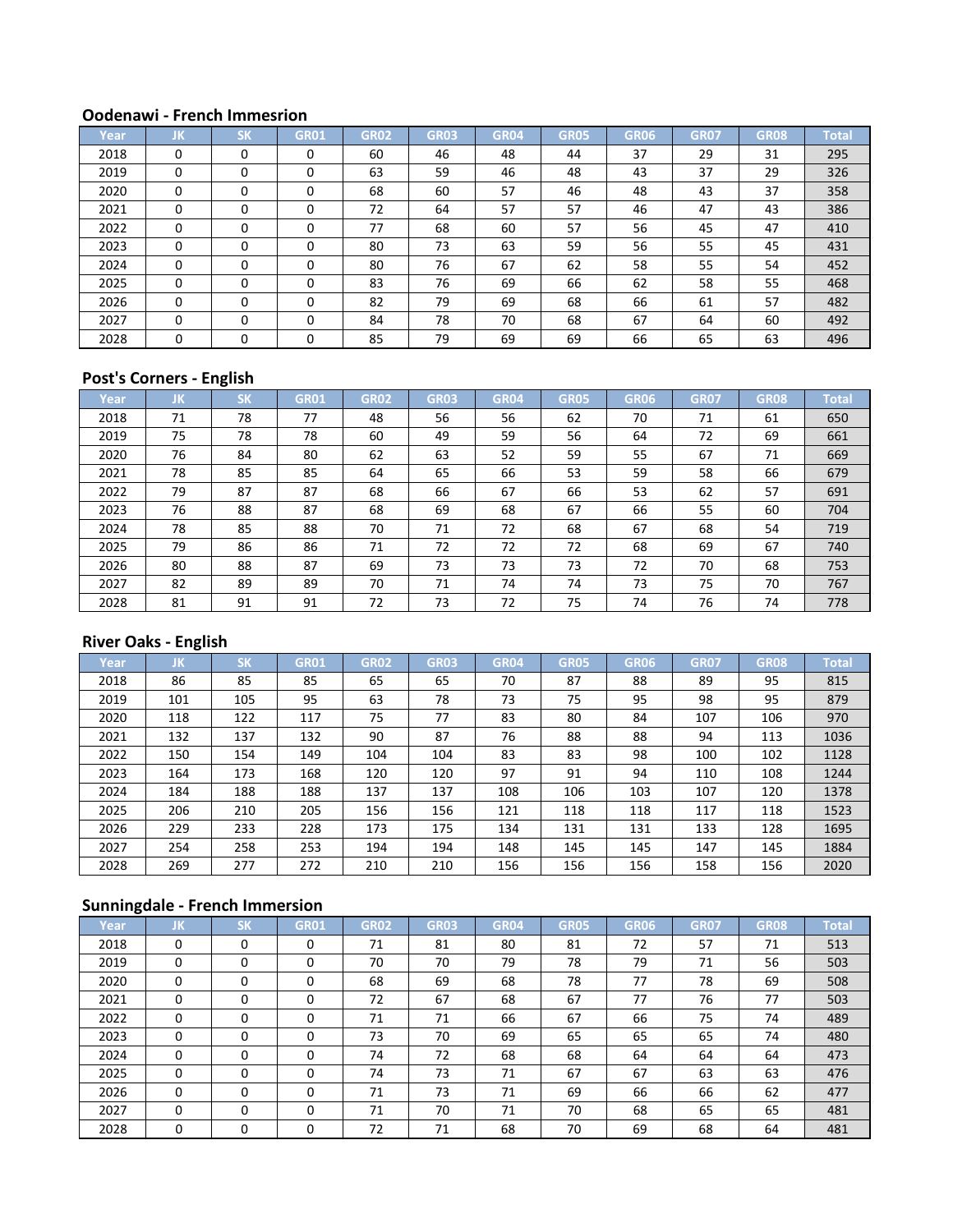# **Scenario 1 Grade Breakdown By School**

#### **Munn's - French Immersion**

| Year | JK       | CM       | GR01     | <b>GR02</b> | <b>GR03</b> | GR <sub>04</sub> | <b>GR05</b> | GR06 | <b>GR07</b> | <b>GR08</b> | <b>Total</b> |
|------|----------|----------|----------|-------------|-------------|------------------|-------------|------|-------------|-------------|--------------|
| 2018 | $\Omega$ | $\Omega$ | $\Omega$ | 92          | 77          | 78               | 65          | 84   | 61          | 62          | 519          |
| 2019 | $\Omega$ | $\Omega$ | 0        | 95          | 90          | 76               | 74          | 64   | 83          | 64          | 546          |
| 2020 | $\Omega$ | $\Omega$ | 0        | 84          | 93          | 89               | 73          | 74   | 64          | 82          | 557          |
| 2021 | $\Omega$ | $\Omega$ | 0        | 87          | 82          | 91               | 85          | 72   | 73          | 63          | 552          |
| 2022 | $\Omega$ | $\Omega$ | $\Omega$ | 89          | 86          | 81               | 88          | 84   | 71          | 72          | 571          |
| 2023 | $\Omega$ | $\Omega$ | 0        | 92          | 88          | 84               | 78          | 87   | 83          | 71          | 584          |
| 2024 | $\Omega$ | $\Omega$ | 0        | 92          | 91          | 86               | 81          | 77   | 87          | 83          | 596          |
| 2025 | $\Omega$ | $\Omega$ | 0        | 94          | 91          | 88               | 83          | 81   | 77          | 86          | 600          |
| 2026 | $\Omega$ | $\Omega$ | 0        | 92          | 93          | 88               | 85          | 83   | 81          | 77          | 599          |
| 2027 | $\Omega$ | $\Omega$ | 0        | 94          | 92          | 90               | 85          | 85   | 83          | 81          | 610          |
| 2028 | $\Omega$ | $\Omega$ | 0        | 96          | 94          | 87               | 87          | 85   | 85          | 83          | 615          |

# **Oakville NE #2 ps - English**

| Year | IJΚ. | <b>SK</b> | <b>GR01</b> | <b>GR02</b> | <b>GR03</b> | GR04 | <b>GR05</b> | GR06 | GR <sub>07</sub> | <b>GR08</b> | Total    |
|------|------|-----------|-------------|-------------|-------------|------|-------------|------|------------------|-------------|----------|
| 2018 | 0    | 0         | 0           | 0           | $\Omega$    | 0    | $\Omega$    | 0    | 0                | 0           | $\Omega$ |
| 2019 | 35   | 37        | 28          | 21          | 25          | 17   | 18          | 22   | 26               | 0           | 229      |
| 2020 | 47   | 49        | 47          | 30          | 31          | 29   | 23          | 25   | 29               | 33          | 342      |
| 2021 | 58   | 59        | 58          | 42          | 38          | 31   | 34          | 29   | 31               | 35          | 414      |
| 2022 | 66   | 67        | 65          | 49          | 49          | 34   | 35          | 38   | 33               | 35          | 471      |
| 2023 | 72   | 74        | 73          | 55          | 55          | 42   | 37          | 39   | 42               | 38          | 528      |
| 2024 | 81   | 82        | 82          | 63          | 63          | 47   | 46          | 42   | 44               | 47          | 595      |
| 2025 | 89   | 90        | 89          | 70          | 70          | 52   | 51          | 51   | 47               | 49          | 656      |
| 2026 | 97   | 98        | 97          | 76          | 77          | 56   | 55          | 55   | 55               | 52          | 720      |
| 2027 | 106  | 107       | 105         | 84          | 84          | 61   | 60          | 60   | 60               | 60          | 787      |
| 2028 | 109  | 111       | 110         | 87          | 87          | 63   | 63          | 63   | 63               | 63          | 818      |

# **Oakville NE #2 ps - French Immersion**

| Year | JK       | <b>SK</b> | <b>GR01</b> | GR02 | <b>GR03</b> | <b>GR04</b> | <b>GR05</b> | GR06     | <b>GR07</b> | <b>GR08</b> | <b>Total</b> |
|------|----------|-----------|-------------|------|-------------|-------------|-------------|----------|-------------|-------------|--------------|
| 2018 | $\Omega$ | $\Omega$  | $\Omega$    | 0    | $\Omega$    | $\Omega$    | $\Omega$    | $\Omega$ | $\Omega$    | $\Omega$    | $\mathbf{0}$ |
| 2019 | $\Omega$ | 0         | 0           | 10   | 10          | 5           | 8           | 5        | 5           | 0           | 42           |
| 2020 | $\Omega$ | 0         | $\Omega$    | 11   | 11          | 10          | 6           | 9        | 6           | 6           | 58           |
| 2021 | $\Omega$ | 0         | $\Omega$    | 15   | 12          | 11          | 11          | ⇁        | 9           | ⇁           | 70           |
| 2022 | 0        | $\Omega$  | $\Omega$    | 16   | 15          | 10          | 11          | 11       |             | 10          | 81           |
| 2023 | $\Omega$ | $\Omega$  | $\Omega$    | 17   | 16          | 13          | 11          | 11       | 11          | 8           | 88           |
| 2024 | $\Omega$ | $\Omega$  | $\Omega$    | 19   | 18          | 14          | 14          | 11       | 12          | 12          | 100          |
| 2025 | $\Omega$ | $\Omega$  | $\Omega$    | 20   | 19          | 15          | 15          | 14       | 12          | 13          | 107          |
| 2026 | 0        | 0         | 0           | 21   | 20          | 16          | 16          | 15       | 15          | 12          | 115          |
| 2027 | $\Omega$ | $\Omega$  | 0           | 22   | 21          | 17          | 16          | 16       | 16          | 15          | 123          |
| 2028 | $\Omega$ | 0         | $\Omega$    | 23   | 22          | 17          | 17          | 16       | 16          | 16          | 126          |

| Year | IJΚ | <b>SK</b> | <b>GR01</b> | <b>GR02</b> | <b>GR03</b> | <b>GR04</b> | <b>GR05</b> | GR06 | <b>GR07</b> | <b>GR08</b> | <b>Total</b> |
|------|-----|-----------|-------------|-------------|-------------|-------------|-------------|------|-------------|-------------|--------------|
| 2018 | 99  | 97        | 107         | 83          | 67          | 61          | 92          | 83   | 87          | 74          | 850          |
| 2019 | 114 | 113       | 119         | 80          | 93          | 74          | 70          | 102  | 92          | 94          | 951          |
| 2020 | 120 | 125       | 122         | 82          | 85          | 95          | 77          | 73   | 106         | 95          | 979          |
| 2021 | 122 | 133       | 137         | 87          | 89          | 86          | 100         | 82   | 78          | 110         | 1024         |
| 2022 | 129 | 134       | 143         | 96          | 92          | 87          | 90          | 103  | 86          | 81          | 1041         |
| 2023 | 129 | 139       | 143         | 101         | 101         | 88          | 90          | 93   | 107         | 89          | 1079         |
| 2024 | 134 | 139       | 148         | 101         | 105         | 95          | 91          | 93   | 96          | 109         | 1110         |
| 2025 | 140 | 145       | 148         | 107         | 107         | 99          | 99          | 95   | 97          | 99          | 1136         |
| 2026 | 146 | 151       | 154         | 108         | 112         | 98          | 102         | 102  | 98          | 100         | 1172         |
| 2027 | 150 | 155       | 159         | 112         | 112         | 101         | 101         | 105  | 105         | 100         | 1199         |
| 2028 | 148 | 158       | 161         | 114         | 114         | 99          | 102         | 102  | 106         | 106         | 1212         |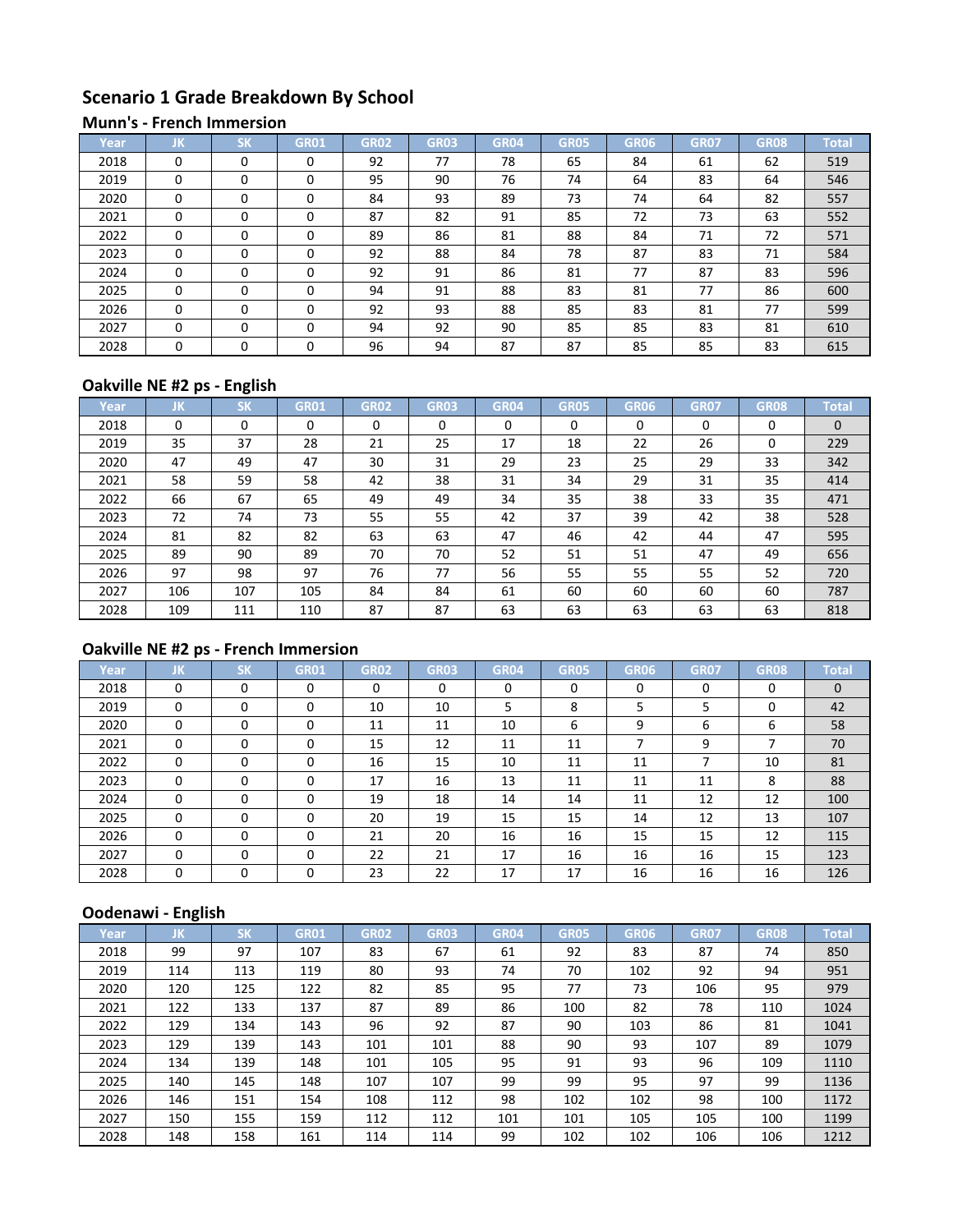| Year | JK       | <b>SK</b> | <b>GR01</b> | <b>GR02</b> | <b>GR03</b> | <b>GR04</b> | <b>GR05</b> | <b>GR06</b> | <b>GR07</b> | <b>GR08</b> | <b>Total</b> |
|------|----------|-----------|-------------|-------------|-------------|-------------|-------------|-------------|-------------|-------------|--------------|
| 2018 | $\Omega$ | $\Omega$  | 0           | 60          | 46          | 48          | 44          | 37          | 29          | 31          | 295          |
| 2019 | $\Omega$ | $\Omega$  | 0           | 53          | 50          | 41          | 40          | 39          | 32          | 25          | 280          |
| 2020 | $\Omega$ | $\Omega$  | $\Omega$    | 57          | 49          | 48          | 40          | 39          | 37          | 31          | 300          |
| 2021 | $\Omega$ | $\Omega$  | $\Omega$    | 57          | 53          | 47          | 46          | 39          | 38          | 36          | 315          |
| 2022 | $\Omega$ | $\Omega$  | $\Omega$    | 61          | 52          | 50          | 45          | 44          | 38          | 37          | 327          |
| 2023 | $\Omega$ | $\Omega$  |             | 62          | 56          | 49          | 48          | 44          | 43          | 36          | 337          |
| 2024 | $\Omega$ | $\Omega$  |             | 60          | 57          | 52          | 48          | 46          | 42          | 41          | 345          |
| 2025 | $\Omega$ | $\Omega$  |             | 61          | 55          | 53          | 50          | 46          | 45          | 41          | 350          |
| 2026 | $\Omega$ | $\Omega$  | $\Omega$    | 59          | 56          | 51          | 51          | 49          | 44          | 43          | 354          |
| 2027 | $\Omega$ | $\Omega$  |             | 60          | 54          | 52          | 49          | 49          | 47          | 43          | 354          |
| 2028 | $\Omega$ | $\Omega$  | $\Omega$    | 60          | 55          | 50          | 50          | 47          | 47          | 45          | 354          |

## **Post's Corners - English**

| Year | JK | <b>SK</b> | <b>GR01</b> | <b>GR02</b> | <b>GR03</b> | <b>GR04</b> | <b>GR05</b> | <b>GR06</b> | <b>GR07</b> | <b>GR08</b> | <b>Total</b> |
|------|----|-----------|-------------|-------------|-------------|-------------|-------------|-------------|-------------|-------------|--------------|
| 2018 | 71 | 78        | 77          | 48          | 56          | 56          | 62          | 70          | 71          | 61          | 650          |
| 2019 | 75 | 78        | 78          | 60          | 49          | 59          | 56          | 64          | 72          | 69          | 661          |
| 2020 | 76 | 84        | 80          | 62          | 63          | 52          | 59          | 55          | 67          | 71          | 669          |
| 2021 | 78 | 85        | 85          | 64          | 65          | 66          | 53          | 59          | 58          | 66          | 679          |
| 2022 | 79 | 87        | 87          | 68          | 66          | 67          | 66          | 53          | 62          | 57          | 691          |
| 2023 | 76 | 88        | 87          | 68          | 69          | 68          | 67          | 66          | 55          | 60          | 704          |
| 2024 | 78 | 85        | 88          | 70          | 71          | 72          | 68          | 67          | 68          | 54          | 719          |
| 2025 | 79 | 86        | 86          | 71          | 72          | 72          | 72          | 68          | 69          | 67          | 740          |
| 2026 | 80 | 88        | 87          | 69          | 73          | 73          | 73          | 72          | 70          | 68          | 753          |
| 2027 | 82 | 89        | 89          | 70          | 71          | 74          | 74          | 73          | 75          | 70          | 767          |
| 2028 | 81 | 91        | 91          | 72          | 73          | 72          | 75          | 74          | 76          | 74          | 778          |

## **River Oaks - English**

| Year | JΚ. | <b>SK</b> | <b>GR01</b> | <b>GR02</b> | <b>GR03</b> | <b>GR04</b> | <b>GR05</b> | <b>GR06</b> | <b>GR07</b> | GR <sub>08</sub> | <b>Total</b> |
|------|-----|-----------|-------------|-------------|-------------|-------------|-------------|-------------|-------------|------------------|--------------|
| 2018 | 86  | 85        | 85          | 65          | 65          | 70          | 87          | 88          | 89          | 95               | 815          |
| 2019 | 66  | 69        | 67          | 42          | 53          | 57          | 56          | 74          | 73          | 95               | 650          |
| 2020 | 71  | 74        | 70          | 45          | 46          | 55          | 57          | 59          | 79          | 74               | 629          |
| 2021 | 75  | 78        | 74          | 47          | 48          | 45          | 54          | 59          | 64          | 79               | 622          |
| 2022 | 84  | 87        | 84          | 55          | 55          | 50          | 49          | 59          | 66          | 67               | 657          |
| 2023 | 92  | 98        | 95          | 65          | 65          | 55          | 54          | 55          | 68          | 70               | 716          |
| 2024 | 104 | 107       | 106         | 74          | 74          | 62          | 60          | 61          | 63          | 72               | 782          |
| 2025 | 117 | 120       | 116         | 86          | 86          | 69          | 67          | 67          | 70          | 69               | 867          |
| 2026 | 132 | 135       | 131         | 96          | 98          | 78          | 76          | 75          | 78          | 77               | 975          |
| 2027 | 148 | 151       | 148         | 111         | 111         | 87          | 85          | 85          | 87          | 85               | 1096         |
| 2028 | 160 | 166       | 162         | 123         | 123         | 93          | 93          | 93          | 95          | 93               | 1202         |

| Year | IJΚ.     | <b>SK</b> | <b>GR01</b> | <b>GR02</b> | <b>GR03</b> | <b>GR04</b> | <b>GR05</b> | <b>GR06</b> | <b>GR07</b> | <b>GR08</b> | Total |
|------|----------|-----------|-------------|-------------|-------------|-------------|-------------|-------------|-------------|-------------|-------|
| 2018 | 0        | $\Omega$  | 0           | 71          | 81          | 80          | 81          | 72          | 57          | 71          | 513   |
| 2019 | $\Omega$ | $\Omega$  | $\Omega$    | 70          | 70          | 79          | 78          | 79          | 71          | 56          | 503   |
| 2020 | $\Omega$ | $\Omega$  | $\Omega$    | 68          | 69          | 68          | 78          | 77          | 78          | 69          | 508   |
| 2021 | $\Omega$ | $\Omega$  | $\Omega$    | 72          | 67          | 68          | 67          | 77          | 76          | 77          | 503   |
| 2022 | $\Omega$ | $\Omega$  | $\Omega$    | 71          | 71          | 66          | 67          | 66          | 75          | 74          | 489   |
| 2023 | $\Omega$ | $\Omega$  | 0           | 73          | 70          | 69          | 65          | 65          | 65          | 74          | 480   |
| 2024 | $\Omega$ | 0         | 0           | 74          | 72          | 68          | 68          | 64          | 64          | 64          | 473   |
| 2025 | $\Omega$ | $\Omega$  | $\Omega$    | 74          | 73          | 71          | 67          | 67          | 63          | 63          | 476   |
| 2026 | $\Omega$ | $\Omega$  | $\Omega$    | 71          | 73          | 71          | 69          | 66          | 66          | 62          | 477   |
| 2027 | $\Omega$ | $\Omega$  | $\Omega$    | 71          | 70          | 71          | 70          | 68          | 65          | 65          | 481   |
| 2028 | 0        | 0         | 0           | 72          | 71          | 68          | 70          | 69          | 68          | 64          | 481   |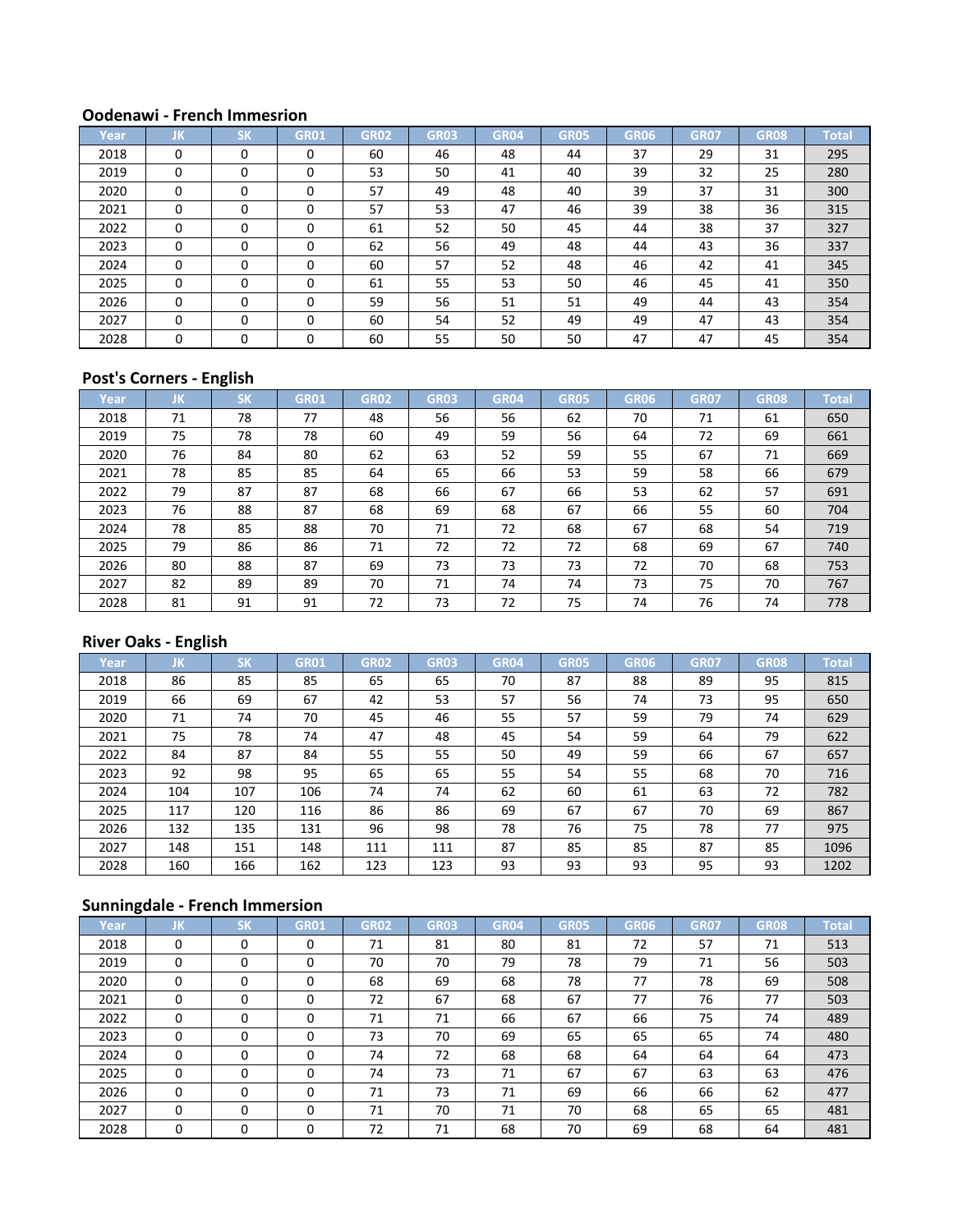# **Scenario 2 Grade Breakdown By School**

#### **Munn's - French Immersion**

| Year | JK       | $c\nu$<br>эN | GR01     | <b>GR02</b> | <b>GR03</b> | <b>GR04</b> | <b>GR05</b> | GR06 | <b>GR07</b> | GR08 | <b>Total</b> |
|------|----------|--------------|----------|-------------|-------------|-------------|-------------|------|-------------|------|--------------|
| 2018 | $\Omega$ | $\Omega$     | 0        | 92          | 77          | 78          | 65          | 84   | 61          | 62   | 519          |
| 2019 | $\Omega$ | $\Omega$     | 0        | 105         | 100         | 81          | 82          | 69   | 88          | 57   | 581          |
| 2020 | $\Omega$ | $\Omega$     | 0        | 95          | 104         | 98          | 79          | 82   | 69          | 88   | 615          |
| 2021 | $\Omega$ | $\Omega$     | $\Omega$ | 102         | 94          | 102         | 95          | 78   | 82          | 70   | 623          |
| 2022 | $\Omega$ | $\Omega$     | $\Omega$ | 106         | 101         | 91          | 99          | 95   | 79          | 82   | 652          |
| 2023 | $\Omega$ | $\Omega$     | $\Omega$ | 109         | 105         | 98          | 88          | 99   | 95          | 79   | 672          |
| 2024 | $\Omega$ | $\Omega$     | 0        | 111         | 108         | 100         | 95          | 89   | 99          | 95   | 696          |
| 2025 | $\Omega$ | $\Omega$     | $\Omega$ | 114         | 110         | 103         | 98          | 95   | 89          | 99   | 707          |
| 2026 | $\Omega$ | $\Omega$     | 0        | 112         | 113         | 104         | 101         | 98   | 96          | 90   | 714          |
| 2027 | $\Omega$ | $\Omega$     | $\Omega$ | 116         | 113         | 106         | 102         | 101  | 99          | 96   | 732          |
| 2028 | $\Omega$ | $\Omega$     | 0        | 119         | 115         | 104         | 103         | 101  | 101         | 99   | 741          |

## **Oakville NE #2 ps - English**

| Year | IJΚ. | <b>SK</b> | <b>GR01</b> | <b>GR02</b> | <b>GR03</b> | GR04 | <b>GR05</b> | GR06 | <b>GR07</b> | <b>GR08</b> | Total        |
|------|------|-----------|-------------|-------------|-------------|------|-------------|------|-------------|-------------|--------------|
| 2018 | 0    | 0         | 0           | 0           | $\Omega$    | 0    | $\Omega$    | 0    | 0           | 0           | $\mathbf{0}$ |
| 2019 | 53   | 55        | 49          | 33          | 42          | 30   | 35          | 38   | 45          | 0           | 378          |
| 2020 | 70   | 72        | 70          | 47          | 48          | 47   | 38          | 45   | 47          | 54          | 539          |
| 2021 | 84   | 86        | 84          | 62          | 59          | 47   | 54          | 46   | 53          | 55          | 630          |
| 2022 | 99   | 101       | 98          | 74          | 74          | 54   | 54          | 62   | 54          | 61          | 730          |
| 2023 | 112  | 116       | 114         | 87          | 87          | 66   | 62          | 63   | 71          | 63          | 841          |
| 2024 | 129  | 131       | 130         | 101         | 101         | 75   | 73          | 71   | 72          | 80          | 963          |
| 2025 | 146  | 148       | 146         | 115         | 115         | 84   | 83          | 83   | 81          | 82          | 1084         |
| 2026 | 164  | 166       | 164         | 130         | 131         | 95   | 94          | 94   | 94          | 92          | 1223         |
| 2027 | 187  | 189       | 187         | 149         | 149         | 108  | 106         | 106  | 106         | 106         | 1393         |
| 2028 | 202  | 205       | 203         | 163         | 163         | 116  | 116         | 116  | 116         | 116         | 1514         |

# **Oodenawi - English**

| Year | JK  | <b>SK</b> | <b>GR01</b> | <b>GR02</b> | <b>GR03</b> | <b>GR04</b> | <b>GR05</b> | GR06 | <b>GR07</b> | <b>GR08</b> | <b>Total</b> |
|------|-----|-----------|-------------|-------------|-------------|-------------|-------------|------|-------------|-------------|--------------|
| 2018 | 99  | 97        | 107         | 83          | 67          | 61          | 92          | 83   | 87          | 74          | 850          |
| 2019 | 114 | 113       | 119         | 80          | 93          | 74          | 70          | 102  | 92          | 94          | 951          |
| 2020 | 120 | 125       | 122         | 82          | 85          | 95          | 77          | 73   | 106         | 95          | 979          |
| 2021 | 122 | 133       | 137         | 87          | 89          | 86          | 100         | 82   | 78          | 110         | 1024         |
| 2022 | 129 | 134       | 143         | 96          | 92          | 87          | 90          | 103  | 86          | 81          | 1041         |
| 2023 | 129 | 139       | 143         | 101         | 101         | 88          | 90          | 93   | 107         | 89          | 1079         |
| 2024 | 134 | 139       | 148         | 101         | 105         | 95          | 91          | 93   | 96          | 109         | 1110         |
| 2025 | 140 | 145       | 148         | 107         | 107         | 99          | 99          | 95   | 97          | 99          | 1136         |
| 2026 | 146 | 151       | 154         | 108         | 112         | 98          | 102         | 102  | 98          | 100         | 1172         |
| 2027 | 150 | 155       | 159         | 112         | 112         | 101         | 101         | 105  | 105         | 100         | 1199         |
| 2028 | 148 | 158       | 161         | 114         | 114         | 99          | 102         | 102  | 106         | 106         | 1212         |

# **Oodenawi - French Immesrion**

| Year | JK       | <b>SK</b> | GR01     | <b>GR02</b> | <b>GR03</b> | <b>GR04</b> | <b>GR05</b> | GR06 | <b>GR07</b> | <b>GR08</b> | <b>Total</b> |
|------|----------|-----------|----------|-------------|-------------|-------------|-------------|------|-------------|-------------|--------------|
| 2018 | $\Omega$ | $\Omega$  | 0        | 60          | 46          | 48          | 44          | 37   | 29          | 31          | 295          |
| 2019 | $\Omega$ | $\Omega$  | $\Omega$ | 53          | 50          | 41          | 40          | 39   | 32          | 25          | 280          |
| 2020 | $\Omega$ | $\Omega$  | $\Omega$ | 57          | 49          | 48          | 40          | 39   | 37          | 31          | 300          |
| 2021 | $\Omega$ | $\Omega$  | 0        | 57          | 53          | 47          | 46          | 39   | 38          | 36          | 315          |
| 2022 | $\Omega$ | $\Omega$  | 0        | 61          | 52          | 50          | 45          | 44   | 38          | 37          | 327          |
| 2023 | $\Omega$ | $\Omega$  | 0        | 62          | 56          | 49          | 48          | 44   | 43          | 36          | 337          |
| 2024 | $\Omega$ | $\Omega$  | $\Omega$ | 60          | 57          | 52          | 48          | 46   | 42          | 41          | 345          |
| 2025 | $\Omega$ | $\Omega$  | 0        | 61          | 55          | 53          | 50          | 46   | 45          | 41          | 350          |
| 2026 | $\Omega$ | $\Omega$  | $\Omega$ | 59          | 56          | 51          | 51          | 49   | 44          | 43          | 354          |
| 2027 | $\Omega$ | $\Omega$  | 0        | 60          | 54          | 52          | 49          | 49   | 47          | 43          | 354          |
| 2028 | 0        | 0         | 0        | 60          | 55          | 50          | 50          | 47   | 47          | 45          | 354          |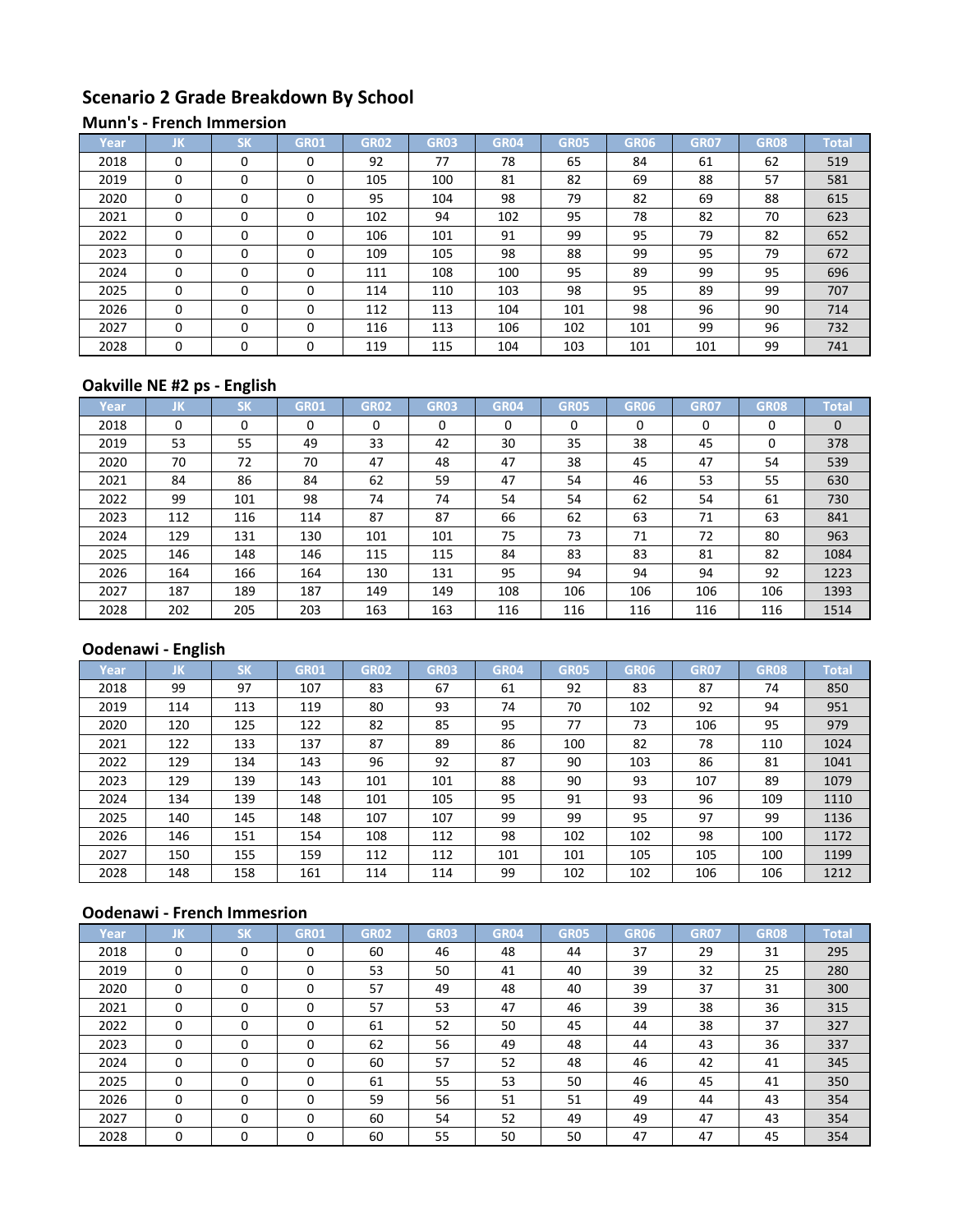## **Post's Corners - English**

| Year | JK | <b>SK</b> | <b>GR01</b> | <b>GR02</b> | <b>GR03</b> | <b>GR04</b> | <b>GR05</b> | <b>GR06</b> | <b>GR07</b> | <b>GR08</b> | <b>Total</b> |
|------|----|-----------|-------------|-------------|-------------|-------------|-------------|-------------|-------------|-------------|--------------|
| 2018 | 71 | 78        | 77          | 48          | 56          | 56          | 62          | 70          | 71          | 61          | 650          |
| 2019 | 75 | 78        | 78          | 60          | 49          | 59          | 56          | 64          | 72          | 69          | 661          |
| 2020 | 76 | 84        | 80          | 62          | 63          | 52          | 59          | 55          | 67          | 71          | 669          |
| 2021 | 78 | 85        | 85          | 64          | 65          | 66          | 53          | 59          | 58          | 66          | 679          |
| 2022 | 79 | 87        | 87          | 68          | 66          | 67          | 66          | 53          | 62          | 57          | 691          |
| 2023 | 76 | 88        | 87          | 68          | 69          | 68          | 67          | 66          | 55          | 60          | 704          |
| 2024 | 78 | 85        | 88          | 70          | 71          | 72          | 68          | 67          | 68          | 54          | 719          |
| 2025 | 79 | 86        | 86          | 71          | 72          | 72          | 72          | 68          | 69          | 67          | 740          |
| 2026 | 80 | 88        | 87          | 69          | 73          | 73          | 73          | 72          | 70          | 68          | 753          |
| 2027 | 82 | 89        | 89          | 70          | 71          | 74          | 74          | 73          | 75          | 70          | 767          |
| 2028 | 81 | 91        | 91          | 72          | 73          | 72          | 75          | 74          | 76          | 74          | 778          |

## **River Oaks - English**

| Year | IJΚ. | <b>SK</b> | <b>GR01</b> | GR02 | <b>GR03</b> | GR04 | <b>GR05</b> | GR06 | <b>GR07</b> | <b>GR08</b> | <b>Total</b> |
|------|------|-----------|-------------|------|-------------|------|-------------|------|-------------|-------------|--------------|
| 2018 | 86   | 85        | 85          | 65   | 65          | 70   | 87          | 88   | 89          | 95          | 815          |
| 2019 | 48   | 50        | 46          | 29   | 36          | 44   | 40          | 58   | 54          | 103         | 509          |
| 2020 | 48   | 50        | 48          | 27   | 29          | 36   | 42          | 40   | 60          | 52          | 432          |
| 2021 | 48   | 50        | 48          | 28   | 27          | 29   | 34          | 42   | 42          | 58          | 406          |
| 2022 | 51   | 54        | 51          | 31   | 31          | 29   | 30          | 36   | 45          | 41          | 397          |
| 2023 | 52   | 56        | 54          | 33   | 33          | 31   | 29          | 31   | 39          | 45          | 403          |
| 2024 | 55   | 58        | 57          | 36   | 36          | 34   | 32          | 31   | 35          | 40          | 414          |
| 2025 | 60   | 62        | 60          | 40   | 40          | 36   | 35          | 35   | 36          | 36          | 439          |
| 2026 | 65   | 67        | 64          | 43   | 44          | 39   | 37          | 37   | 39          | 37          | 473          |
| 2027 | 67   | 69        | 67          | 45   | 45          | 40   | 39          | 39   | 41          | 39          | 490          |
| 2028 | 67   | 72        | 69          | 47   | 47          | 40   | 40          | 40   | 42          | 40          | 505          |

| Year | JK       | <b>SK</b> | <b>GR01</b> | <b>GR02</b> | <b>GR03</b> | <b>GR04</b> | <b>GR05</b> | <b>GR06</b> | <b>GR07</b> | <b>GR08</b> | <b>Total</b> |
|------|----------|-----------|-------------|-------------|-------------|-------------|-------------|-------------|-------------|-------------|--------------|
| 2018 | $\Omega$ | $\Omega$  | $\Omega$    | 71          | 81          | 80          | 81          | 72          | 57          | 71          | 513          |
| 2019 | $\Omega$ | 0         | 0           | 70          | 70          | 79          | 78          | 79          | 71          | 56          | 503          |
| 2020 | $\Omega$ | $\Omega$  | $\Omega$    | 68          | 69          | 68          | 78          | 77          | 78          | 69          | 508          |
| 2021 | $\Omega$ | $\Omega$  | $\Omega$    | 72          | 67          | 68          | 67          | 77          | 76          | 77          | 503          |
| 2022 | $\Omega$ | $\Omega$  | $\Omega$    | 71          | 71          | 66          | 67          | 66          | 75          | 74          | 489          |
| 2023 | $\Omega$ | $\Omega$  | $\Omega$    | 73          | 70          | 69          | 65          | 65          | 65          | 74          | 480          |
| 2024 | $\Omega$ | $\Omega$  | $\Omega$    | 74          | 72          | 68          | 68          | 64          | 64          | 64          | 473          |
| 2025 | $\Omega$ | $\Omega$  | $\Omega$    | 74          | 73          | 71          | 67          | 67          | 63          | 63          | 476          |
| 2026 | $\Omega$ | $\Omega$  | 0           | 71          | 73          | 71          | 69          | 66          | 66          | 62          | 477          |
| 2027 | $\Omega$ | $\Omega$  | 0           | 71          | 70          | 71          | 70          | 68          | 65          | 65          | 481          |
| 2028 | 0        | 0         | 0           | 72          | 71          | 68          | 70          | 69          | 68          | 64          | 481          |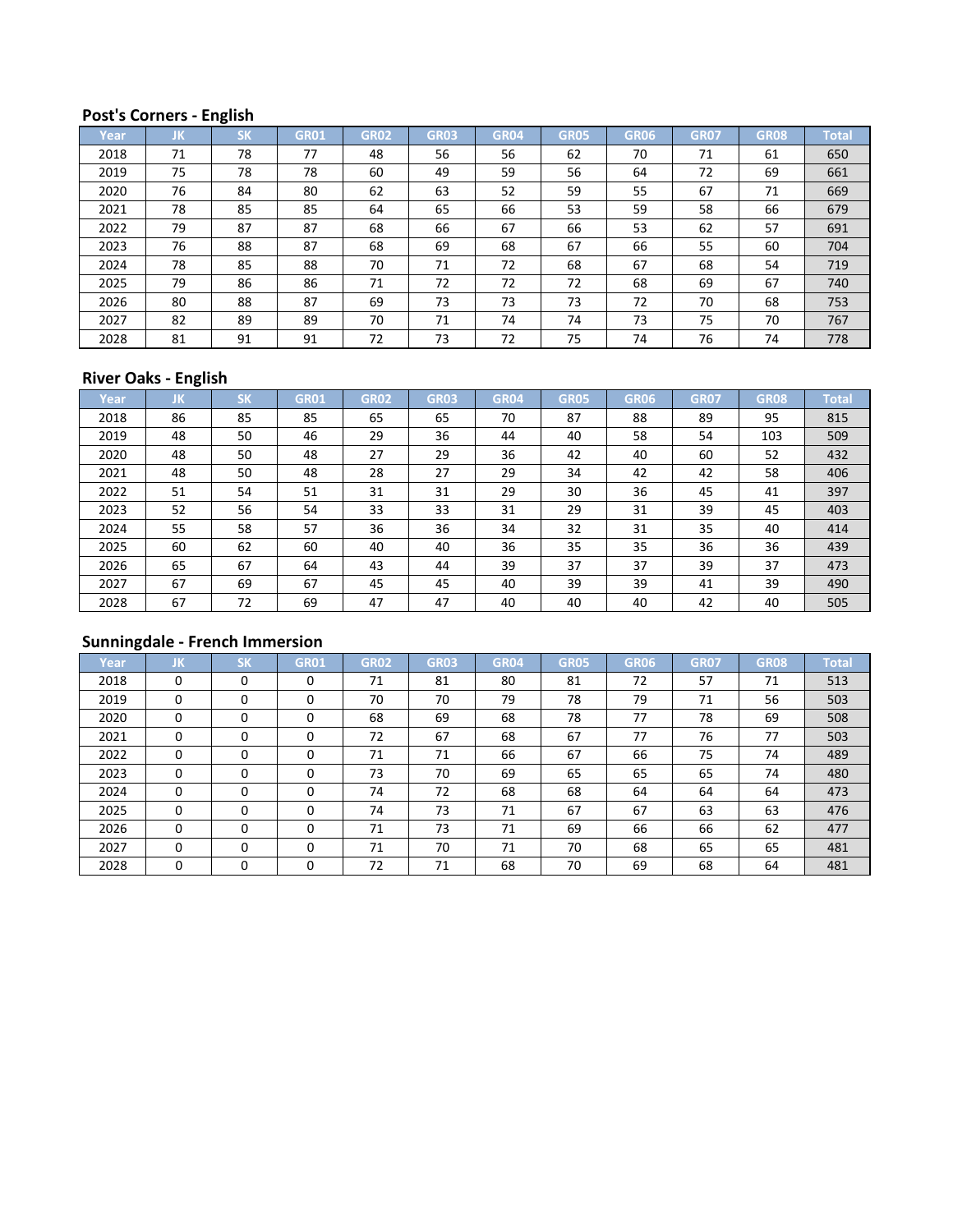# **Scenario 3 Grade Breakdown By School**

#### **Munn's - French Immersion**

| Year | JΚ       | <b>SK</b> | GR01     | <b>GR02</b> | <b>GR03</b> | <b>GR04</b> | <b>GR05</b> | GR06 | <b>GR07</b> | <b>GR08</b> | <b>Total</b> |
|------|----------|-----------|----------|-------------|-------------|-------------|-------------|------|-------------|-------------|--------------|
| 2018 | $\Omega$ | $\Omega$  | 0        | 92          | 77          | 78          | 65          | 84   | 61          | 62          | 519          |
| 2019 | $\Omega$ | $\Omega$  | 0        | 95          | 90          | 76          | 74          | 64   | 83          | 60          | 542          |
| 2020 | $\Omega$ | $\Omega$  | 0        | 84          | 93          | 89          | 73          | 74   | 64          | 82          | 557          |
| 2021 | $\Omega$ | $\Omega$  | 0        | 87          | 82          | 91          | 85          | 72   | 73          | 63          | 552          |
| 2022 | $\Omega$ | $\Omega$  | $\Omega$ | 89          | 86          | 81          | 88          | 84   | 71          | 72          | 571          |
| 2023 | $\Omega$ | $\Omega$  | 0        | 92          | 88          | 84          | 78          | 87   | 83          | 71          | 584          |
| 2024 | $\Omega$ | $\Omega$  | 0        | 92          | 91          | 86          | 81          | 77   | 87          | 83          | 596          |
| 2025 | $\Omega$ | $\Omega$  | $\Omega$ | 94          | 91          | 88          | 83          | 81   | 77          | 86          | 600          |
| 2026 | $\Omega$ | $\Omega$  | $\Omega$ | 92          | 93          | 88          | 85          | 83   | 81          | 77          | 599          |
| 2027 | $\Omega$ | $\Omega$  | 0        | 94          | 92          | 90          | 85          | 85   | 83          | 81          | 610          |
| 2028 | $\Omega$ | $\Omega$  | $\Omega$ | 96          | 94          | 87          | 87          | 85   | 85          | 83          | 615          |

# **Oakville NE #2 ps - English**

| Year | IJΚ      | <b>SK</b> | <b>GR01</b> | <b>GR02</b> | <b>GR03</b> | <b>GR04</b> | <b>GR05</b> | GR06 | <b>GR07</b> | <b>GR08</b> | <b>Total</b> |
|------|----------|-----------|-------------|-------------|-------------|-------------|-------------|------|-------------|-------------|--------------|
| 2018 | $\Omega$ | 0         |             | 0           | 0           | 0           | $\Omega$    | 0    | 0           | 0           | $\Omega$     |
| 2019 | 35       | 37        | 28          | 21          | 25          | 17          | 18          | 22   | 26          | 0           | 229          |
| 2020 | 47       | 49        | 47          | 30          | 31          | 29          | 23          | 25   | 29          | 33          | 342          |
| 2021 | 58       | 59        | 58          | 42          | 38          | 31          | 34          | 29   | 31          | 35          | 414          |
| 2022 | 66       | 67        | 65          | 49          | 49          | 34          | 35          | 38   | 33          | 35          | 471          |
| 2023 | 72       | 74        | 73          | 55          | 55          | 42          | 37          | 39   | 42          | 38          | 528          |
| 2024 | 81       | 82        | 82          | 63          | 63          | 47          | 46          | 42   | 44          | 47          | 595          |
| 2025 | 89       | 90        | 89          | 70          | 70          | 52          | 51          | 51   | 47          | 49          | 656          |
| 2026 | 97       | 98        | 97          | 76          | 77          | 56          | 55          | 55   | 55          | 52          | 720          |
| 2027 | 106      | 107       | 105         | 84          | 84          | 61          | 60          | 60   | 60          | 60          | 787          |
| 2028 | 109      | 111       | 110         | 87          | 87          | 63          | 63          | 63   | 63          | 63          | 818          |

# **Oakville NE #2 ps - French Immersion**

| Year | JK       | <b>SK</b> | <b>GR01</b> | <b>GR02</b> | <b>GR03</b> | <b>GR04</b> | <b>GR05</b> | GR06     | <b>GR07</b> | <b>GR08</b> | <b>Total</b> |
|------|----------|-----------|-------------|-------------|-------------|-------------|-------------|----------|-------------|-------------|--------------|
| 2018 | $\Omega$ | $\Omega$  | $\Omega$    | 0           | 0           | 0           | $\Omega$    | $\Omega$ | 0           | $\Omega$    | $\mathbf{0}$ |
| 2019 | 0        | 0         | 0           | 51          | 56          | 41          | 34          | 36       | 23          | 0           | 241          |
| 2020 | $\Omega$ | $\Omega$  | 0           | 54          | 48          | 54          | 41          | 34       | 36          | 23          | 289          |
| 2021 | $\Omega$ | 0         | 0           | 58          | 52          | 46          | 54          | 41       | 33          | 36          | 318          |
| 2022 | $\Omega$ | 0         | 0           | 61          | 54          | 48          | 45          | 52       | 40          | 33          | 334          |
| 2023 | $\Omega$ | $\Omega$  | $\Omega$    | 62          | 57          | 50          | 47          | 44       | 51          | 39          | 351          |
| 2024 | $\Omega$ | $\Omega$  | 0           | 62          | 58          | 52          | 49          | 46       | 44          | 50          | 362          |
| 2025 | $\Omega$ | $\Omega$  | $\Omega$    | 64          | 59          | 53          | 51          | 48       | 46          | 43          | 365          |
| 2026 | $\Omega$ | 0         | $\Omega$    | 64          | 61          | 53          | 52          | 50       | 48          | 45          | 372          |
| 2027 | $\Omega$ | $\Omega$  | 0           | 66          | 60          | 54          | 51          | 51       | 50          | 47          | 378          |
| 2028 | 0        | 0         | $\Omega$    | 67          | 62          | 52          | 52          | 50       | 49          | 48          | 380          |

| Year | JΚ  | <b>SK</b> | <b>GR01</b> | <b>GR02</b> | <b>GR03</b> | <b>GR04</b> | <b>GR05</b> | GR06 | <b>GR07</b> | <b>GR08</b> | <b>Total</b> |
|------|-----|-----------|-------------|-------------|-------------|-------------|-------------|------|-------------|-------------|--------------|
| 2018 | 99  | 97        | 107         | 83          | 67          | 61          | 92          | 83   | 87          | 74          | 850          |
| 2019 | 114 | 113       | 119         | 90          | 93          | 74          | 70          | 102  | 92          | 94          | 961          |
| 2020 | 120 | 125       | 122         | 91          | 95          | 95          | 77          | 73   | 106         | 95          | 998          |
| 2021 | 122 | 133       | 137         | 95          | 98          | 96          | 100         | 82   | 78          | 110         | 1051         |
| 2022 | 129 | 134       | 143         | 105         | 101         | 96          | 100         | 103  | 86          | 81          | 1077         |
| 2023 | 129 | 139       | 143         | 110         | 110         | 97          | 99          | 103  | 107         | 89          | 1125         |
| 2024 | 134 | 139       | 148         | 110         | 114         | 104         | 100         | 102  | 106         | 109         | 1165         |
| 2025 | 140 | 145       | 148         | 116         | 116         | 108         | 108         | 103  | 105         | 109         | 1198         |
| 2026 | 146 | 151       | 154         | 117         | 121         | 107         | 111         | 111  | 107         | 109         | 1233         |
| 2027 | 150 | 155       | 159         | 120         | 120         | 109         | 109         | 114  | 114         | 109         | 1259         |
| 2028 | 148 | 158       | 161         | 123         | 123         | 107         | 111         | 111  | 115         | 115         | 1272         |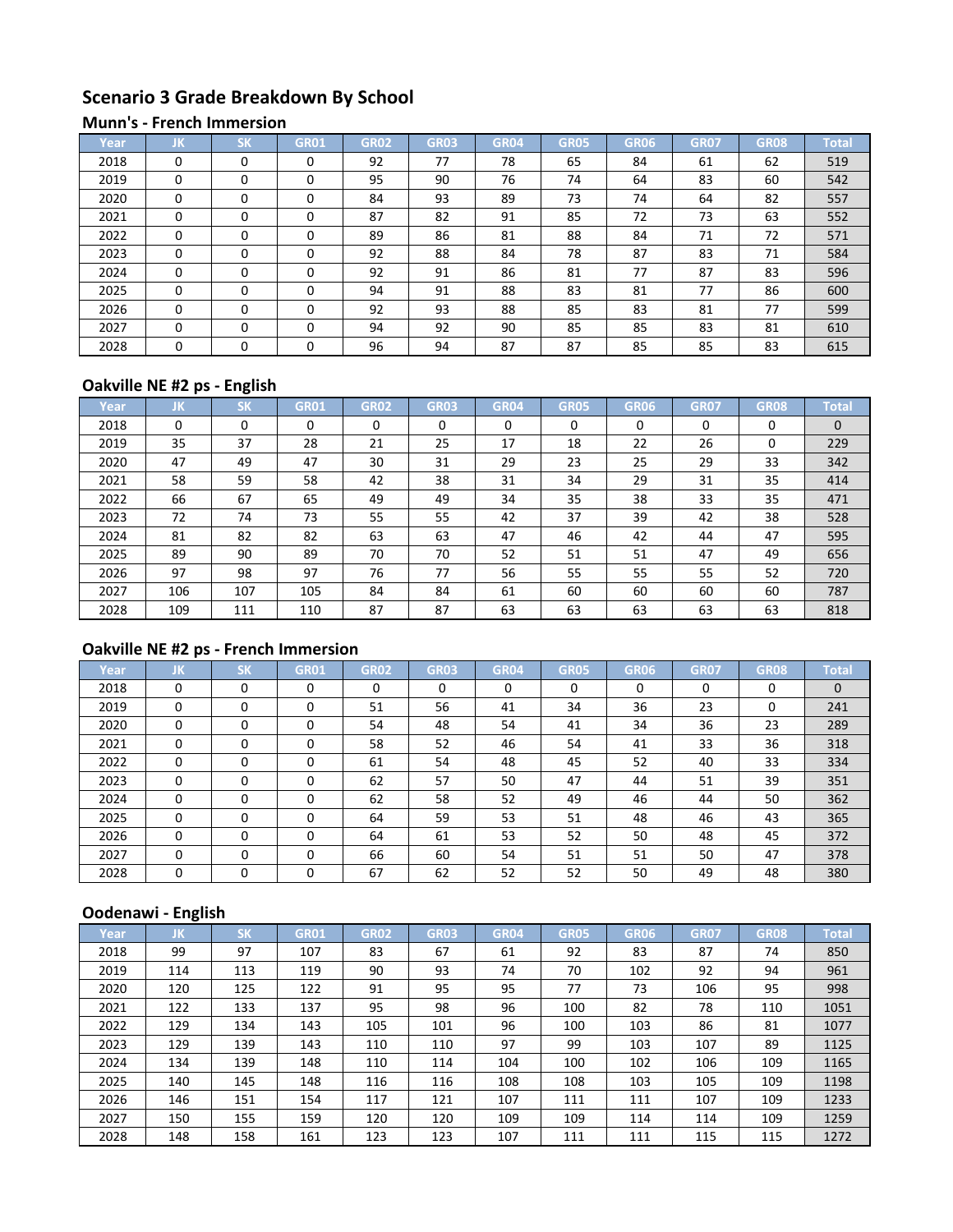| Year, | JK.      | <b>SK</b> | <b>GR01</b> | <b>GR02</b> | <b>GR03</b> | <b>GR04</b> | <b>GR05</b> | GR06     | <b>GR07</b> | <b>GR08</b> | <b>Total</b> |
|-------|----------|-----------|-------------|-------------|-------------|-------------|-------------|----------|-------------|-------------|--------------|
| 2018  | 0        | $\Omega$  |             | 60          | 46          | 48          | 44          | 37       | 29          | 31          | 295          |
| 2019  | 0        | $\Omega$  | $\Omega$    | 0           | $\Omega$    | $\Omega$    | $\Omega$    | $\Omega$ | 0           | 34          | 34           |
| 2020  | $\Omega$ | $\Omega$  | $\Omega$    | 0           | $\Omega$    | $\Omega$    | $\Omega$    |          | 0           | $\Omega$    | $\mathbf 0$  |
| 2021  | $\Omega$ | $\Omega$  |             | $\Omega$    | $\Omega$    | 0           | $\Omega$    |          | 0           | $\Omega$    | $\Omega$     |
| 2022  | $\Omega$ | 0         | 0           | 0           | $\Omega$    | $\Omega$    | $\Omega$    | ∩        | 0           | $\Omega$    | $\mathbf 0$  |
| 2023  | $\Omega$ | $\Omega$  | $\Omega$    | 0           | $\Omega$    | $\Omega$    | $\Omega$    |          | 0           | $\Omega$    | $\Omega$     |
| 2024  | $\Omega$ | $\Omega$  | $\Omega$    | 0           | $\Omega$    | $\Omega$    | $\Omega$    |          | O           | 0           | $\mathbf 0$  |
| 2025  | 0        | $\Omega$  | 0           | 0           | $\Omega$    | $\Omega$    | $\Omega$    |          | $\Omega$    | $\Omega$    | $\Omega$     |
| 2026  | $\Omega$ | $\Omega$  | 0           | U           | ŋ           | $\Omega$    | $\Omega$    |          | U           | $\Omega$    | $\Omega$     |
| 2027  | $\Omega$ | $\Omega$  | $\Omega$    | 0           | ŋ           | $\Omega$    | $\Omega$    |          | $\Omega$    | $\Omega$    | $\Omega$     |
| 2028  | $\Omega$ | O         |             |             |             | ∩           | U           |          | U           | U           | $\Omega$     |

## **Post's Corners - English**

| Year | JΚ. | <b>SK</b> | <b>GR01</b> | GR02 | <b>GR03</b> | GR04 | <b>GR05</b> | GR06 | <b>GR07</b> | <b>GR08</b> | <b>Total</b> |
|------|-----|-----------|-------------|------|-------------|------|-------------|------|-------------|-------------|--------------|
| 2018 | 71  | 78        | 77          | 48   | 56          | 56   | 62          | 70   | 71          | 61          | 650          |
| 2019 | 75  | 78        | 78          | 60   | 49          | 59   | 56          | 64   | 72          | 69          | 661          |
| 2020 | 76  | 84        | 80          | 62   | 63          | 52   | 59          | 55   | 67          | 71          | 669          |
| 2021 | 78  | 85        | 85          | 64   | 65          | 66   | 53          | 59   | 58          | 66          | 679          |
| 2022 | 79  | 87        | 87          | 68   | 66          | 67   | 66          | 53   | 62          | 57          | 691          |
| 2023 | 76  | 88        | 87          | 68   | 69          | 68   | 67          | 66   | 55          | 60          | 704          |
| 2024 | 78  | 85        | 88          | 70   | 71          | 72   | 68          | 67   | 68          | 54          | 719          |
| 2025 | 79  | 86        | 86          | 71   | 72          | 72   | 72          | 68   | 69          | 67          | 740          |
| 2026 | 80  | 88        | 87          | 69   | 73          | 73   | 73          | 72   | 70          | 68          | 753          |
| 2027 | 82  | 89        | 89          | 70   | 71          | 74   | 74          | 73   | 75          | 70          | 767          |
| 2028 | 81  | 91        | 91          | 72   | 73          | 72   | 75          | 74   | 76          | 74          | 778          |

## **River Oaks - English**

| Year | JΚ. | <b>SK</b> | <b>GR01</b> | <b>GR02</b> | <b>GR03</b> | <b>GR04</b> | <b>GR05</b> | <b>GR06</b> | <b>GR07</b> | GR <sub>08</sub> | <b>Total</b> |
|------|-----|-----------|-------------|-------------|-------------|-------------|-------------|-------------|-------------|------------------|--------------|
| 2018 | 86  | 85        | 85          | 65          | 65          | 70          | 87          | 88          | 89          | 95               | 815          |
| 2019 | 66  | 69        | 67          | 42          | 53          | 57          | 56          | 74          | 73          | 71               | 625          |
| 2020 | 71  | 74        | 70          | 45          | 46          | 55          | 57          | 59          | 79          | 74               | 629          |
| 2021 | 75  | 78        | 74          | 47          | 48          | 45          | 54          | 59          | 64          | 79               | 622          |
| 2022 | 84  | 87        | 84          | 55          | 55          | 50          | 49          | 59          | 66          | 67               | 657          |
| 2023 | 92  | 98        | 95          | 65          | 65          | 55          | 54          | 55          | 68          | 70               | 716          |
| 2024 | 104 | 107       | 106         | 74          | 74          | 62          | 60          | 61          | 63          | 72               | 782          |
| 2025 | 117 | 120       | 116         | 86          | 86          | 69          | 67          | 67          | 70          | 69               | 867          |
| 2026 | 132 | 135       | 131         | 96          | 98          | 78          | 76          | 75          | 78          | 77               | 975          |
| 2027 | 148 | 151       | 148         | 111         | 111         | 87          | 85          | 85          | 87          | 85               | 1096         |
| 2028 | 160 | 166       | 162         | 123         | 123         | 93          | 93          | 93          | 95          | 93               | 1202         |

| Year/ | JΚ       | <b>SK</b> | <b>GR01</b> | <b>GR02</b> | <b>GR03</b> | <b>GR04</b> | <b>GR05</b> | GR06 | <b>GR07</b> | <b>GR08</b> | <b>Total</b> |
|-------|----------|-----------|-------------|-------------|-------------|-------------|-------------|------|-------------|-------------|--------------|
| 2018  | $\Omega$ | $\Omega$  | 0           | 71          | 81          | 80          | 81          | 72   | 57          | 71          | 513          |
| 2019  | 0        | 0         | 0           | 73          | 73          | 84          | 92          | 86   | 85          | 56          | 549          |
| 2020  | 0        | 0         | 0           | 71          | 72          | 71          | 83          | 91   | 85          | 83          | 557          |
| 2021  | 0        | $\Omega$  | $\Omega$    | 76          | 70          | 71          | 70          | 82   | 90          | 84          | 542          |
| 2022  | $\Omega$ | 0         | 0           | 76          | 75          | 69          | 70          | 69   | 80          | 88          | 526          |
| 2023  | $\Omega$ | $\Omega$  | 0           | 79          | 75          | 73          | 68          | 68   | 68          | 79          | 509          |
| 2024  | $\Omega$ | $\Omega$  | 0           | 80          | 78          | 73          | 72          | 67   | 67          | 67          | 503          |
| 2025  | $\Omega$ | $\Omega$  | $\Omega$    | 80          | 79          | 77          | 72          | 71   | 66          | 66          | 509          |
| 2026  | $\Omega$ | $\Omega$  | $\Omega$    | 77          | 79          | 77          | 75          | 71   | 70          | 65          | 513          |
| 2027  | $\Omega$ | $\Omega$  | $\Omega$    | 77          | 76          | 77          | 76          | 74   | 70          | 69          | 520          |
| 2028  | 0        | 0         |             | 78          | 77          | 74          | 76          | 75   | 74          | 69          | 522          |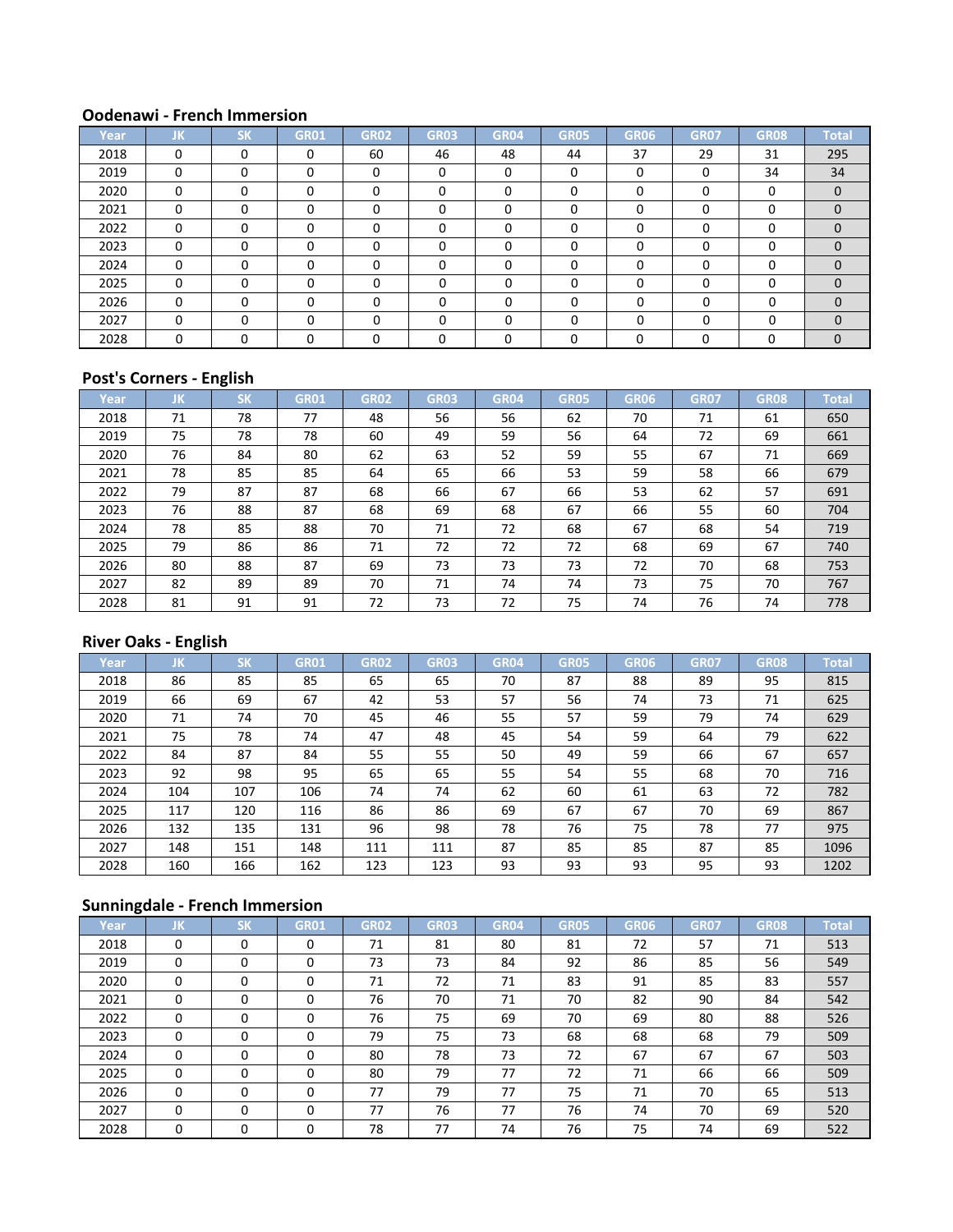# **Scenario 4 Grade Breakdown By School**

#### **Munn's - French Immersion**

| Year | JK       | $c\nu$<br>ы | GR01     | <b>GR02</b> | <b>GR03</b> | <b>GR04</b> | <b>GR05</b> | GR06 | <b>GR07</b> | GR08 | <b>Total</b> |
|------|----------|-------------|----------|-------------|-------------|-------------|-------------|------|-------------|------|--------------|
| 2018 | $\Omega$ | $\Omega$    | 0        | 92          | 77          | 78          | 65          | 84   | 61          | 62   | 519          |
| 2019 | $\Omega$ | $\Omega$    | 0        | 95          | 90          | 76          | 74          | 64   | 83          | 60   | 542          |
| 2020 | $\Omega$ | $\Omega$    | 0        | 84          | 93          | 89          | 73          | 74   | 64          | 82   | 557          |
| 2021 | $\Omega$ | $\Omega$    | 0        | 87          | 82          | 91          | 85          | 72   | 73          | 63   | 552          |
| 2022 | $\Omega$ | $\Omega$    | $\Omega$ | 89          | 86          | 81          | 88          | 84   | 71          | 72   | 571          |
| 2023 | $\Omega$ | $\Omega$    | 0        | 92          | 88          | 84          | 78          | 87   | 83          | 71   | 584          |
| 2024 | $\Omega$ | $\Omega$    | 0        | 92          | 91          | 86          | 81          | 77   | 87          | 83   | 596          |
| 2025 | $\Omega$ | $\Omega$    | 0        | 94          | 91          | 88          | 83          | 81   | 77          | 86   | 600          |
| 2026 | $\Omega$ | $\Omega$    | $\Omega$ | 92          | 93          | 88          | 85          | 83   | 81          | 77   | 599          |
| 2027 | $\Omega$ | $\Omega$    | $\Omega$ | 94          | 92          | 90          | 85          | 85   | 83          | 81   | 610          |
| 2028 | $\Omega$ | $\Omega$    | 0        | 96          | 94          | 87          | 87          | 85   | 85          | 83   | 615          |

## **Oakville NE #2 ps - English**

| Year | IJΚ      | <b>SK</b> | <b>GR01</b> | <b>GR02</b> | <b>GR03</b> | <b>GR04</b> | <b>GR05</b> | GR06 | <b>GR07</b> | <b>GR08</b> | <b>Total</b> |
|------|----------|-----------|-------------|-------------|-------------|-------------|-------------|------|-------------|-------------|--------------|
| 2018 | $\Omega$ | 0         |             | 0           | 0           | 0           | $\Omega$    | 0    | 0           | 0           | $\Omega$     |
| 2019 | 42       | 43        | 39          | 29          | 32          | 22          | 26          | 26   | 30          | 0           | 288          |
| 2020 | 59       | 60        | 59          | 44          | 44          | 37          | 31          | 36   | 35          | 39          | 444          |
| 2021 | 75       | 76        | 75          | 57          | 57          | 44          | 45          | 40   | 45          | 44          | 559          |
| 2022 | 88       | 89        | 88          | 68          | 68          | 51          | 50          | 53   | 47          | 52          | 655          |
| 2023 | 98       | 100       | 99          | 78          | 78          | 57          | 57          | 56   | 59          | 53          | 734          |
| 2024 | 110      | 111       | 111         | 88          | 88          | 64          | 63          | 64   | 63          | 66          | 828          |
| 2025 | 123      | 125       | 123         | 100         | 100         | 72          | 71          | 71   | 71          | 71          | 926          |
| 2026 | 136      | 137       | 136         | 110         | 111         | 79          | 78          | 78   | 78          | 79          | 1023         |
| 2027 | 148      | 149       | 148         | 120         | 120         | 86          | 85          | 85   | 85          | 85          | 1108         |
| 2028 | 153      | 156       | 154         | 125         | 125         | 89          | 89          | 89   | 89          | 89          | 1157         |

# **Oakville NE #2 ps - French Immersion**

| Year | JK       | <b>SK</b> | <b>GR01</b> | GR02 | <b>GR03</b> | <b>GR04</b> | <b>GR05</b> | GR06 | <b>GR07</b> | <b>GR08</b> | <b>Total</b> |
|------|----------|-----------|-------------|------|-------------|-------------|-------------|------|-------------|-------------|--------------|
| 2018 | 0        | $\Omega$  | $\Omega$    | 0    | $\Omega$    | $\Omega$    | $\Omega$    | 0    | $\Omega$    | $\Omega$    | $\mathbf{0}$ |
| 2019 | 0        | 0         | 0           | 12   | 12          | 6           | 8           | 5    | 5           | 0           | 49           |
| 2020 | $\Omega$ | $\Omega$  | $\Omega$    | 13   | 14          | 13          | 8           | 10   |             |             | 70           |
| 2021 | $\Omega$ | 0         | $\Omega$    | 18   | 15          | 13          | 14          | 9    | 11          | 8           | 89           |
| 2022 | $\Omega$ | $\Omega$  | $\Omega$    | 20   | 19          | 13          | 14          | 15   | 10          | 12          | 104          |
| 2023 | $\Omega$ | $\Omega$  | $\Omega$    | 22   | 21          | 17          | 14          | 15   | 16          | 11          | 116          |
| 2024 | $\Omega$ | $\Omega$  | $\Omega$    | 24   | 23          | 18          | 18          | 15   | 16          | 17          | 129          |
| 2025 | $\Omega$ | $\Omega$  | $\Omega$    | 26   | 25          | 19          | 19          | 19   | 16          | 17          | 140          |
| 2026 | 0        | 0         | $\Omega$    | 27   | 27          | 21          | 20          | 20   | 19          | 17          | 151          |
| 2027 | $\Omega$ | $\Omega$  | 0           | 29   | 28          | 22          | 21          | 21   | 21          | 20          | 162          |
| 2028 | 0        | 0         | $\Omega$    | 30   | 29          | 22          | 22          | 22   | 21          | 21          | 167          |

| Year | JΚ  | <b>SK</b> | <b>GR01</b> | <b>GR02</b> | <b>GR03</b> | <b>GR04</b> | <b>GR05</b> | GR06 | <b>GR07</b> | <b>GR08</b> | <b>Total</b> |
|------|-----|-----------|-------------|-------------|-------------|-------------|-------------|------|-------------|-------------|--------------|
| 2018 | 99  | 97        | 107         | 83          | 67          | 61          | 92          | 83   | 87          | 74          | 850          |
| 2019 | 107 | 106       | 108         | 72          | 86          | 69          | 62          | 99   | 88          | 91          | 889          |
| 2020 | 108 | 113       | 110         | 67          | 72          | 87          | 70          | 63   | 99          | 89          | 877          |
| 2021 | 105 | 116       | 119         | 72          | 70          | 74          | 88          | 71   | 64          | 101         | 879          |
| 2022 | 106 | 111       | 121         | 77          | 73          | 69          | 74          | 89   | 72          | 65          | 856          |
| 2023 | 103 | 114       | 117         | 79          | 79          | 73          | 71          | 76   | 90          | 73          | 874          |
| 2024 | 104 | 109       | 118         | 76          | 80          | 78          | 73          | 71   | 76          | 91          | 877          |
| 2025 | 106 | 111       | 114         | 77          | 77          | 79          | 79          | 74   | 72          | 77          | 866          |
| 2026 | 107 | 112       | 115         | 75          | 79          | 75          | 79          | 79   | 75          | 73          | 870          |
| 2027 | 108 | 113       | 117         | 76          | 76          | 76          | 76          | 80   | 80          | 76          | 877          |
| 2028 | 104 | 114       | 117         | 76          | 76          | 73          | 76          | 76   | 80          | 80          | 873          |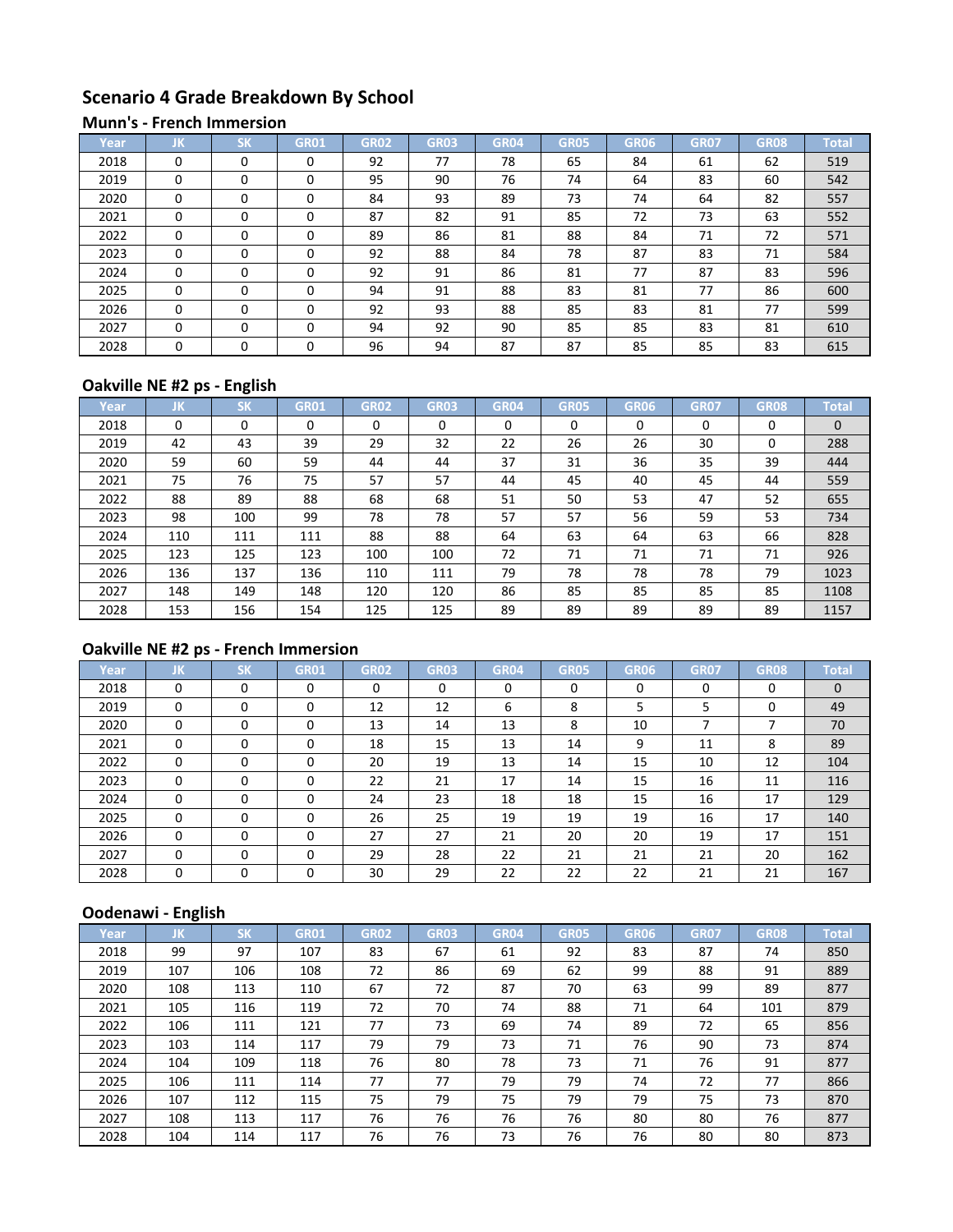| Year | JK       | <b>SK</b> | <b>GR01</b> | <b>GR02</b> | <b>GR03</b> | <b>GR04</b> | <b>GR05</b> | <b>GR06</b> | <b>GR07</b> | <b>GR08</b> | <b>Total</b> |
|------|----------|-----------|-------------|-------------|-------------|-------------|-------------|-------------|-------------|-------------|--------------|
| 2018 | $\Omega$ | $\Omega$  | 0           | 60          | 46          | 48          | 44          | 37          | 29          | 31          | 295          |
| 2019 | $\Omega$ | $\Omega$  | $\Omega$    | 49          | 44          | 35          | 26          | 31          | 17          | 29          | 231          |
| 2020 | $\Omega$ | $\Omega$  | $\Omega$    | 51          | 43          | 42          | 33          | 24          | 29          | 16          | 238          |
| 2021 | $\Omega$ | $\Omega$  | $\Omega$    | 50          | 46          | 41          | 40          | 31          | 22          | 28          | 258          |
| 2022 | $\Omega$ | $\Omega$  | $\Omega$    | 52          | 44          | 44          | 39          | 37          | 30          | 21          | 266          |
| 2023 | $\Omega$ | $\Omega$  |             | 51          | 46          | 42          | 42          | 37          | 36          | 28          | 281          |
| 2024 | $\Omega$ | $\Omega$  |             | 49          | 45          | 44          | 40          | 39          | 35          | 34          | 286          |
| 2025 | $\Omega$ | $\Omega$  |             | 49          | 43          | 43          | 41          | 38          | 37          | 34          | 285          |
| 2026 | $\Omega$ | $\Omega$  | $\Omega$    | 46          | 44          | 41          | 40          | 39          | 36          | 36          | 281          |
| 2027 | $\Omega$ | $\Omega$  | $\Omega$    | 47          | 41          | 41          | 38          | 38          | 37          | 34          | 276          |
| 2028 | $\Omega$ | $\Omega$  | $\Omega$    | 47          | 41          | 38          | 38          | 36          | 36          | 35          | 272          |

## **Post's Corners - English**

| Year | JK | <b>SK</b> | <b>GR01</b> | GR02 | <b>GR03</b> | GR04 | <b>GR05</b> | GR06 | <b>GR07</b> | <b>GR08</b> | <b>Total</b> |
|------|----|-----------|-------------|------|-------------|------|-------------|------|-------------|-------------|--------------|
| 2018 | 71 | 78        | 77          | 48   | 56          | 56   | 62          | 70   | 71          | 61          | 650          |
| 2019 | 75 | 78        | 78          | 60   | 49          | 59   | 56          | 64   | 72          | 69          | 661          |
| 2020 | 76 | 84        | 80          | 62   | 63          | 52   | 59          | 55   | 67          | 71          | 669          |
| 2021 | 78 | 85        | 85          | 64   | 65          | 66   | 53          | 59   | 58          | 66          | 679          |
| 2022 | 79 | 87        | 87          | 68   | 66          | 67   | 66          | 53   | 62          | 57          | 691          |
| 2023 | 76 | 88        | 87          | 68   | 69          | 68   | 67          | 66   | 55          | 60          | 704          |
| 2024 | 78 | 85        | 88          | 70   | 71          | 72   | 68          | 67   | 68          | 54          | 719          |
| 2025 | 79 | 86        | 86          | 71   | 72          | 72   | 72          | 68   | 69          | 67          | 740          |
| 2026 | 80 | 88        | 87          | 69   | 73          | 73   | 73          | 72   | 70          | 68          | 753          |
| 2027 | 82 | 89        | 89          | 70   | 71          | 74   | 74          | 73   | 75          | 70          | 767          |
| 2028 | 81 | 91        | 91          | 72   | 73          | 72   | 75          | 74   | 76          | 74          | 778          |

## **River Oaks - English**

| Year | JΚ. | <b>SK</b> | <b>GR01</b> | <b>GR02</b> | <b>GR03</b> | <b>GR04</b> | <b>GR05</b> | <b>GR06</b> | <b>GR07</b> | GR <sub>08</sub> | <b>Total</b> |
|------|-----|-----------|-------------|-------------|-------------|-------------|-------------|-------------|-------------|------------------|--------------|
| 2018 | 86  | 85        | 85          | 65          | 65          | 70          | 87          | 88          | 89          | 95               | 815          |
| 2019 | 66  | 69        | 67          | 42          | 53          | 57          | 56          | 74          | 73          | 98               | 653          |
| 2020 | 71  | 74        | 70          | 45          | 46          | 55          | 57          | 59          | 79          | 74               | 629          |
| 2021 | 75  | 78        | 74          | 47          | 48          | 45          | 54          | 59          | 64          | 79               | 622          |
| 2022 | 84  | 87        | 84          | 55          | 55          | 50          | 49          | 59          | 66          | 67               | 657          |
| 2023 | 92  | 98        | 95          | 65          | 65          | 55          | 54          | 55          | 68          | 70               | 716          |
| 2024 | 104 | 107       | 106         | 74          | 74          | 62          | 60          | 61          | 63          | 72               | 782          |
| 2025 | 117 | 120       | 116         | 86          | 86          | 69          | 67          | 67          | 70          | 69               | 867          |
| 2026 | 132 | 135       | 131         | 96          | 98          | 78          | 76          | 75          | 78          | 77               | 975          |
| 2027 | 148 | 151       | 148         | 111         | 111         | 87          | 85          | 85          | 87          | 85               | 1096         |
| 2028 | 160 | 166       | 162         | 123         | 123         | 93          | 93          | 93          | 95          | 93               | 1202         |

| Year | JΚ.      | <b>SK</b> | <b>GR01</b> | <b>GR02</b> | <b>GR03</b> | <b>GR04</b> | <b>GR05</b> | GR06 | <b>GR07</b> | <b>GR08</b> | <b>Total</b> |
|------|----------|-----------|-------------|-------------|-------------|-------------|-------------|------|-------------|-------------|--------------|
| 2018 | 0        | 0         | $\Omega$    | 71          | 81          | 80          | 81          | 72   | 57          | 71          | 513          |
| 2019 | $\Omega$ | $\Omega$  | 0           | 73          | 73          | 84          | 92          | 86   | 85          | 56          | 549          |
| 2020 | $\Omega$ | $\Omega$  | $\Omega$    | 71          | 72          | 71          | 83          | 91   | 85          | 83          | 557          |
| 2021 | $\Omega$ | $\Omega$  |             | 76          | 70          | 71          | 70          | 82   | 90          | 84          | 542          |
| 2022 | $\Omega$ | $\Omega$  |             | 76          | 75          | 69          | 70          | 69   | 80          | 88          | 526          |
| 2023 | 0        | $\Omega$  | 0           | 79          | 75          | 73          | 68          | 68   | 68          | 79          | 509          |
| 2024 | $\Omega$ | $\Omega$  | 0           | 80          | 78          | 73          | 72          | 67   | 67          | 67          | 503          |
| 2025 | $\Omega$ | $\Omega$  | $\Omega$    | 80          | 79          | 77          | 72          | 71   | 66          | 66          | 509          |
| 2026 | $\Omega$ | $\Omega$  | $\Omega$    | 77          | 79          | 77          | 75          | 71   | 70          | 65          | 513          |
| 2027 | $\Omega$ | $\Omega$  | $\Omega$    | 77          | 76          | 77          | 76          | 74   | 70          | 69          | 520          |
| 2028 | 0        | 0         |             | 78          | 77          | 74          | 76          | 75   | 74          | 69          | 522          |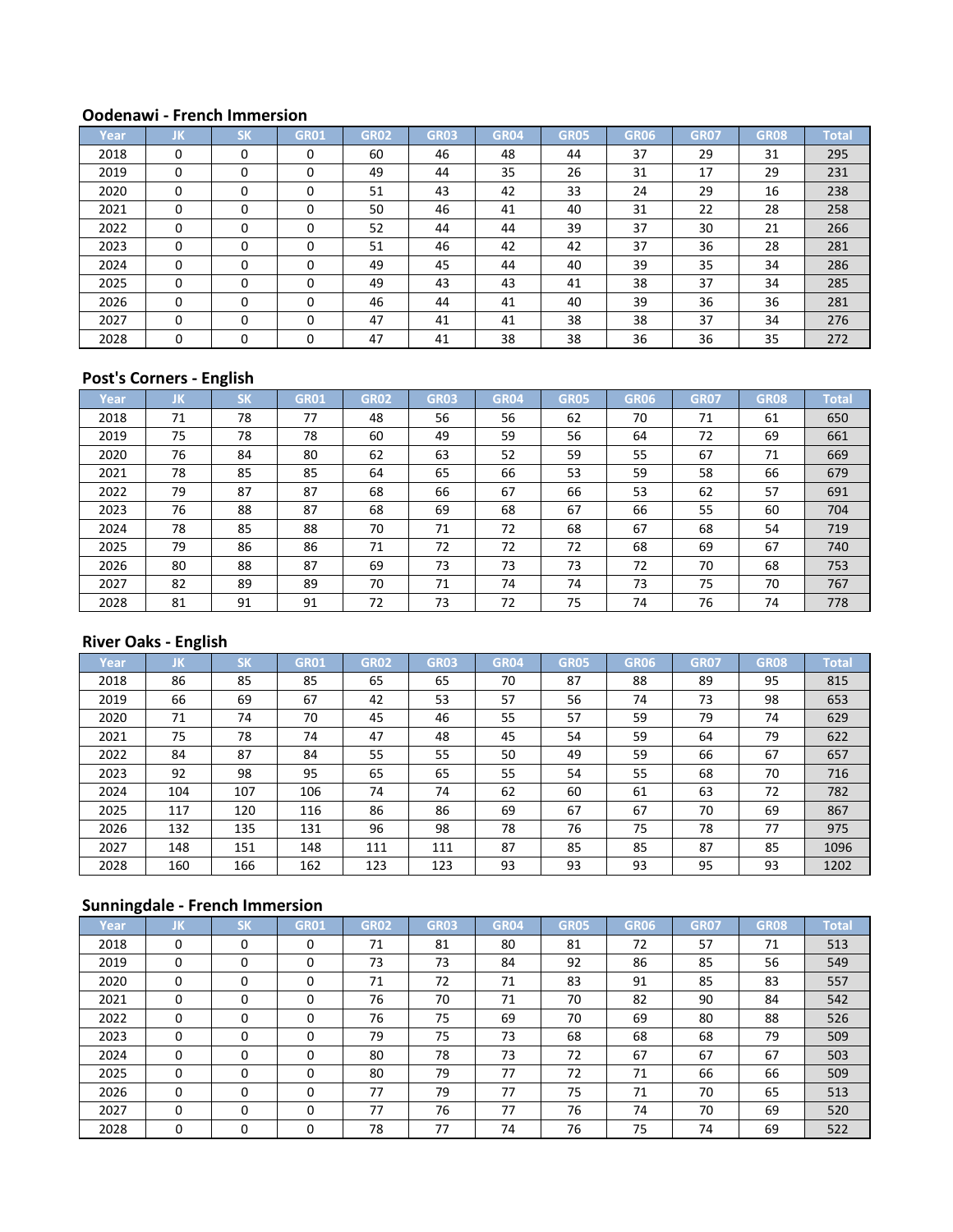# **Scenario 5 Grade Breakdown By School**

#### **Munn's - French Immersion**

| Year | JK       | CM       | GR01     | <b>GR02</b> | <b>GR03</b> | GR <sub>04</sub> | <b>GR05</b> | GR06 | <b>GR07</b> | <b>GR08</b> | <b>Total</b> |
|------|----------|----------|----------|-------------|-------------|------------------|-------------|------|-------------|-------------|--------------|
| 2018 | $\Omega$ | $\Omega$ | 0        | 92          | 77          | 78               | 65          | 84   | 61          | 62          | 519          |
| 2019 | $\Omega$ | $\Omega$ | 0        | 95          | 90          | 76               | 74          | 64   | 83          | 60          | 542          |
| 2020 | $\Omega$ | 0        | 0        | 84          | 93          | 89               | 73          | 74   | 64          | 82          | 557          |
| 2021 | $\Omega$ | $\Omega$ | 0        | 87          | 82          | 91               | 85          | 72   | 73          | 63          | 552          |
| 2022 | $\Omega$ | $\Omega$ | $\Omega$ | 89          | 86          | 81               | 88          | 84   | 71          | 72          | 571          |
| 2023 | $\Omega$ | $\Omega$ | 0        | 92          | 88          | 84               | 78          | 87   | 83          | 71          | 584          |
| 2024 | $\Omega$ | $\Omega$ | 0        | 92          | 91          | 86               | 81          | 77   | 87          | 83          | 596          |
| 2025 | $\Omega$ | $\Omega$ | 0        | 94          | 91          | 88               | 83          | 81   | 77          | 86          | 600          |
| 2026 | $\Omega$ | $\Omega$ | 0        | 92          | 93          | 88               | 85          | 83   | 81          | 77          | 599          |
| 2027 | $\Omega$ | $\Omega$ | 0        | 94          | 92          | 90               | 85          | 85   | 83          | 81          | 610          |
| 2028 | $\Omega$ | $\Omega$ | 0        | 96          | 94          | 87               | 87          | 85   | 85          | 83          | 615          |

# **Oakville NE #2 ps - English**

| Year | IJΚ      | <b>SK</b> | <b>GR01</b> | <b>GR02</b> | <b>GR03</b> | <b>GR04</b> | <b>GR05</b> | GR06 | <b>GR07</b> | <b>GR08</b> | <b>Total</b> |
|------|----------|-----------|-------------|-------------|-------------|-------------|-------------|------|-------------|-------------|--------------|
| 2018 | $\Omega$ | 0         |             | 0           | 0           | 0           | $\Omega$    | 0    | 0           | 0           | $\mathbf{0}$ |
| 2019 | 71       | 71        | 56          | 48          | 55          | 42          | 45          | 54   | 58          | 0           | 498          |
| 2020 | 88       | 90        | 87          | 55          | 62          | 60          | 51          | 54   | 64          | 68          | 679          |
| 2021 | 102      | 106       | 106         | 76          | 68          | 62          | 69          | 60   | 63          | 73          | 785          |
| 2022 | 115      | 118       | 119         | 89          | 87          | 62          | 69          | 76   | 67          | 71          | 872          |
| 2023 | 123      | 129       | 128         | 98          | 98          | 76          | 68          | 75   | 82          | 73          | 949          |
| 2024 | 136      | 138       | 141         | 107         | 108         | 85          | 82          | 75   | 82          | 89          | 1042         |
| 2025 | 149      | 152       | 151         | 119         | 119         | 92          | 91          | 90   | 82          | 90          | 1134         |
| 2026 | 162      | 165       | 164         | 128         | 130         | 99          | 99          | 99   | 97          | 90          | 1231         |
| 2027 | 173      | 176       | 176         | 138         | 138         | 105         | 104         | 105  | 105         | 103         | 1323         |
| 2028 | 178      | 183       | 183         | 144         | 144         | 107         | 108         | 108  | 109         | 109         | 1371         |

# **Oakville NE #2 ps - French Immersion**

| Year | JK       | <b>SK</b> | <b>GR01</b> | GR02 | <b>GR03</b> | <b>GR04</b> | <b>GR05</b> | GR06 | <b>GR07</b> | <b>GR08</b> | <b>Total</b> |
|------|----------|-----------|-------------|------|-------------|-------------|-------------|------|-------------|-------------|--------------|
| 2018 | 0        | $\Omega$  | $\Omega$    | 0    | $\Omega$    | $\Omega$    | $\Omega$    | 0    | $\Omega$    | $\Omega$    | $\mathbf{0}$ |
| 2019 | 0        | 0         | 0           | 23   | 24          | 15          | 17          | 17   | 9           | 0           | 104          |
| 2020 | 0        | $\Omega$  | $\Omega$    | 20   | 23          | 24          | 16          | 18   | 18          | 10          | 129          |
| 2021 | $\Omega$ | 0         | $\Omega$    | 31   | 21          | 22          | 25          | 17   | 19          | 19          | 153          |
| 2022 | 0        | 0         | O           | 34   | 30          | 20          | 23          | 25   | 18          | 19          | 168          |
| 2023 | $\Omega$ | $\Omega$  | 0           | 35   | 33          | 27          | 20          | 23   | 25          | 18          | 182          |
| 2024 | $\Omega$ | $\Omega$  | $\Omega$    | 37   | 35          | 30          | 28          | 21   | 24          | 26          | 198          |
| 2025 | $\Omega$ | $\Omega$  | $\Omega$    | 39   | 36          | 31          | 30          | 28   | 21          | 24          | 209          |
| 2026 | 0        | 0         | $\Omega$    | 39   | 38          | 32          | 31          | 30   | 28          | 22          | 221          |
| 2027 | $\Omega$ | $\Omega$  | 0           | 41   | 39          | 33          | 32          | 31   | 31          | 29          | 235          |
| 2028 | 0        | 0         | $\Omega$    | 42   | 40          | 33          | 33          | 32   | 31          | 30          | 240          |

| Year | JΚ | <b>SK</b> | <b>GR01</b> | <b>GR02</b> | <b>GR03</b> | <b>GR04</b> | <b>GR05</b> | GR06 | <b>GR07</b> | <b>GR08</b> | <b>Total</b> |
|------|----|-----------|-------------|-------------|-------------|-------------|-------------|------|-------------|-------------|--------------|
| 2018 | 99 | 97        | 107         | 83          | 67          | 61          | 92          | 83   | 87          | 74          | 850          |
| 2019 | 78 | 79        | 92          | 54          | 63          | 50          | 43          | 70   | 60          | 91          | 680          |
| 2020 | 79 | 83        | 82          | 57          | 54          | 64          | 50          | 44   | 71          | 60          | 643          |
| 2021 | 78 | 86        | 88          | 54          | 59          | 55          | 65          | 51   | 45          | 72          | 654          |
| 2022 | 79 | 83        | 90          | 57          | 55          | 59          | 56          | 66   | 52          | 46          | 641          |
| 2023 | 77 | 85        | 88          | 59          | 59          | 55          | 60          | 57   | 67          | 53          | 661          |
| 2024 | 79 | 82        | 89          | 57          | 60          | 58          | 56          | 61   | 58          | 68          | 667          |
| 2025 | 80 | 84        | 86          | 59          | 59          | 59          | 59          | 56   | 62          | 59          | 662          |
| 2026 | 81 | 85        | 87          | 57          | 60          | 57          | 60          | 60   | 57          | 62          | 665          |
| 2027 | 82 | 86        | 89          | 58          | 58          | 57          | 57          | 60   | 60          | 58          | 666          |
| 2028 | 79 | 87        | 89          | 59          | 59          | 55          | 58          | 58   | 60          | 60          | 664          |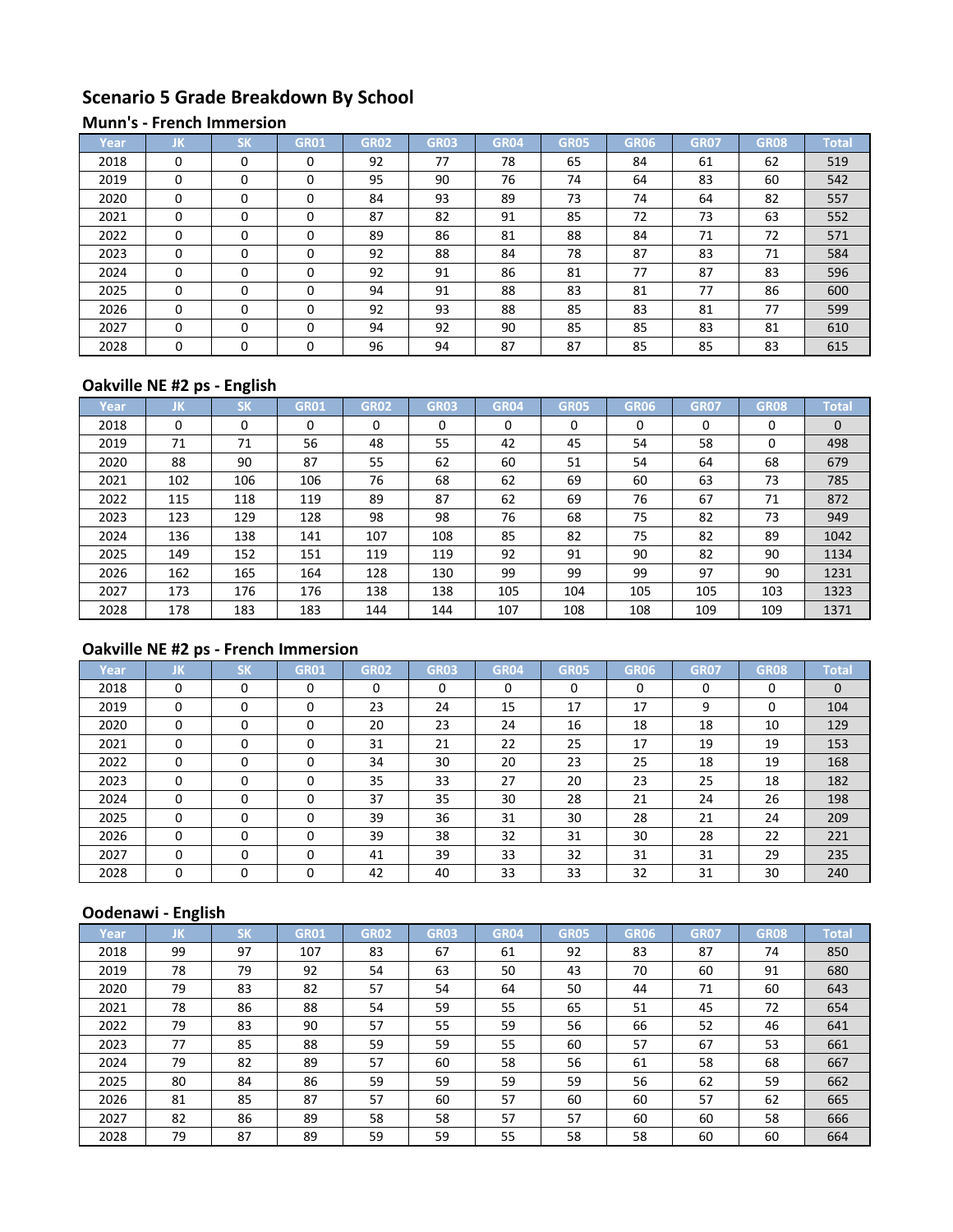| Year | JK       | <b>CM</b><br>וכ | <b>GR01</b> | <b>GR02</b> | <b>GR03</b> | <b>GR04</b> | <b>GR05</b> | GR06 | <b>GR07</b> | <b>GR08</b> | <b>Total</b> |
|------|----------|-----------------|-------------|-------------|-------------|-------------|-------------|------|-------------|-------------|--------------|
| 2018 | 0        | $\Omega$        |             | 60          | 46          | 48          | 44          | 37   | 29          | 31          | 295          |
| 2019 | $\Omega$ | $\Omega$        | 0           | 38          | 32          | 26          | 17          | 20   | 14          | 29          | 176          |
| 2020 | $\Omega$ | $\Omega$        |             | 44          | 34          | 30          | 25          | 16   | 18          | 12          | 180          |
| 2021 | $\Omega$ | $\Omega$        |             | 38          | 40          | 32          | 29          | 24   | 15          | 17          | 194          |
| 2022 | 0        | $\Omega$        |             | 38          | 34          | 38          | 30          | 27   | 22          | 13          | 203          |
| 2023 | $\Omega$ | $\Omega$        | 0           | 38          | 34          | 32          | 36          | 29   | 26          | 21          | 215          |
| 2024 | $\Omega$ | $\Omega$        | 0           | 36          | 34          | 32          | 30          | 34   | 27          | 25          | 217          |
| 2025 | 0        | $\Omega$        | $\Omega$    | 36          | 32          | 31          | 30          | 28   | 32          | 26          | 217          |
| 2026 | 0        | $\Omega$        | 0           | 34          | 32          | 30          | 30          | 29   | 27          | 31          | 212          |
| 2027 | $\Omega$ | $\Omega$        | $\Omega$    | 35          | 31          | 30          | 28          | 28   | 27          | 25          | 204          |
| 2028 | $\Omega$ | $\Omega$        |             | 35          | 31          | 28          | 28          | 27   | 26          | 26          | 200          |

## **Post's Corners - English**

| Year | JΚ. | <b>SK</b> | <b>GR01</b> | GR02 | <b>GR03</b> | GR04 | <b>GR05</b> | GR06 | <b>GR07</b> | <b>GR08</b> | <b>Total</b> |
|------|-----|-----------|-------------|------|-------------|------|-------------|------|-------------|-------------|--------------|
| 2018 | 71  | 78        | 77          | 48   | 56          | 56   | 62          | 70   | 71          | 61          | 650          |
| 2019 | 75  | 78        | 78          | 60   | 49          | 59   | 56          | 64   | 72          | 69          | 661          |
| 2020 | 76  | 84        | 80          | 62   | 63          | 52   | 59          | 55   | 67          | 71          | 669          |
| 2021 | 78  | 85        | 85          | 64   | 65          | 66   | 53          | 59   | 58          | 66          | 679          |
| 2022 | 79  | 87        | 87          | 68   | 66          | 67   | 66          | 53   | 62          | 57          | 691          |
| 2023 | 76  | 88        | 87          | 68   | 69          | 68   | 67          | 66   | 55          | 60          | 704          |
| 2024 | 78  | 85        | 88          | 70   | 71          | 72   | 68          | 67   | 68          | 54          | 719          |
| 2025 | 79  | 86        | 86          | 71   | 72          | 72   | 72          | 68   | 69          | 67          | 740          |
| 2026 | 80  | 88        | 87          | 69   | 73          | 73   | 73          | 72   | 70          | 68          | 753          |
| 2027 | 82  | 89        | 89          | 70   | 71          | 74   | 74          | 73   | 75          | 70          | 767          |
| 2028 | 81  | 91        | 91          | 72   | 73          | 72   | 75          | 74   | 76          | 74          | 778          |

## **River Oaks - English**

| Year | JΚ. | <b>SK</b> | <b>GR01</b> | <b>GR02</b> | <b>GR03</b> | <b>GR04</b> | <b>GR05</b> | <b>GR06</b> | <b>GR07</b> | GR <sub>08</sub> | <b>Total</b> |
|------|-----|-----------|-------------|-------------|-------------|-------------|-------------|-------------|-------------|------------------|--------------|
| 2018 | 86  | 85        | 85          | 65          | 65          | 70          | 87          | 88          | 89          | 95               | 815          |
| 2019 | 66  | 69        | 67          | 42          | 53          | 57          | 56          | 74          | 73          | 98               | 653          |
| 2020 | 71  | 74        | 70          | 45          | 46          | 55          | 57          | 59          | 79          | 74               | 629          |
| 2021 | 75  | 78        | 74          | 47          | 48          | 45          | 54          | 59          | 64          | 79               | 622          |
| 2022 | 84  | 87        | 84          | 55          | 55          | 50          | 49          | 59          | 66          | 67               | 657          |
| 2023 | 92  | 98        | 95          | 65          | 65          | 55          | 54          | 55          | 68          | 70               | 716          |
| 2024 | 104 | 107       | 106         | 74          | 74          | 62          | 60          | 61          | 63          | 72               | 782          |
| 2025 | 117 | 120       | 116         | 86          | 86          | 69          | 67          | 67          | 70          | 69               | 867          |
| 2026 | 132 | 135       | 131         | 96          | 98          | 78          | 76          | 75          | 78          | 77               | 975          |
| 2027 | 148 | 151       | 148         | 111         | 111         | 87          | 85          | 85          | 87          | 85               | 1096         |
| 2028 | 160 | 166       | 162         | 123         | 123         | 93          | 93          | 93          | 95          | 93               | 1202         |

| Year | JΚ.      | <b>SK</b> | <b>GR01</b> | <b>GR02</b> | <b>GR03</b> | <b>GR04</b> | <b>GR05</b> | GR06 | <b>GR07</b> | <b>GR08</b> | <b>Total</b> |
|------|----------|-----------|-------------|-------------|-------------|-------------|-------------|------|-------------|-------------|--------------|
| 2018 | 0        | 0         | $\Omega$    | 71          | 81          | 80          | 81          | 72   | 57          | 71          | 513          |
| 2019 | $\Omega$ | $\Omega$  | 0           | 73          | 73          | 84          | 92          | 86   | 85          | 56          | 549          |
| 2020 | $\Omega$ | $\Omega$  | $\Omega$    | 71          | 72          | 71          | 83          | 91   | 85          | 83          | 557          |
| 2021 | $\Omega$ | $\Omega$  |             | 76          | 70          | 71          | 70          | 82   | 90          | 84          | 542          |
| 2022 | $\Omega$ | $\Omega$  |             | 76          | 75          | 69          | 70          | 69   | 80          | 88          | 526          |
| 2023 | 0        | $\Omega$  | 0           | 79          | 75          | 73          | 68          | 68   | 68          | 79          | 509          |
| 2024 | $\Omega$ | $\Omega$  | 0           | 80          | 78          | 73          | 72          | 67   | 67          | 67          | 503          |
| 2025 | $\Omega$ | $\Omega$  | $\Omega$    | 80          | 79          | 77          | 72          | 71   | 66          | 66          | 509          |
| 2026 | $\Omega$ | $\Omega$  | $\Omega$    | 77          | 79          | 77          | 75          | 71   | 70          | 65          | 513          |
| 2027 | $\Omega$ | $\Omega$  | $\Omega$    | 77          | 76          | 77          | 76          | 74   | 70          | 69          | 520          |
| 2028 | 0        | 0         |             | 78          | 77          | 74          | 76          | 75   | 74          | 69          | 522          |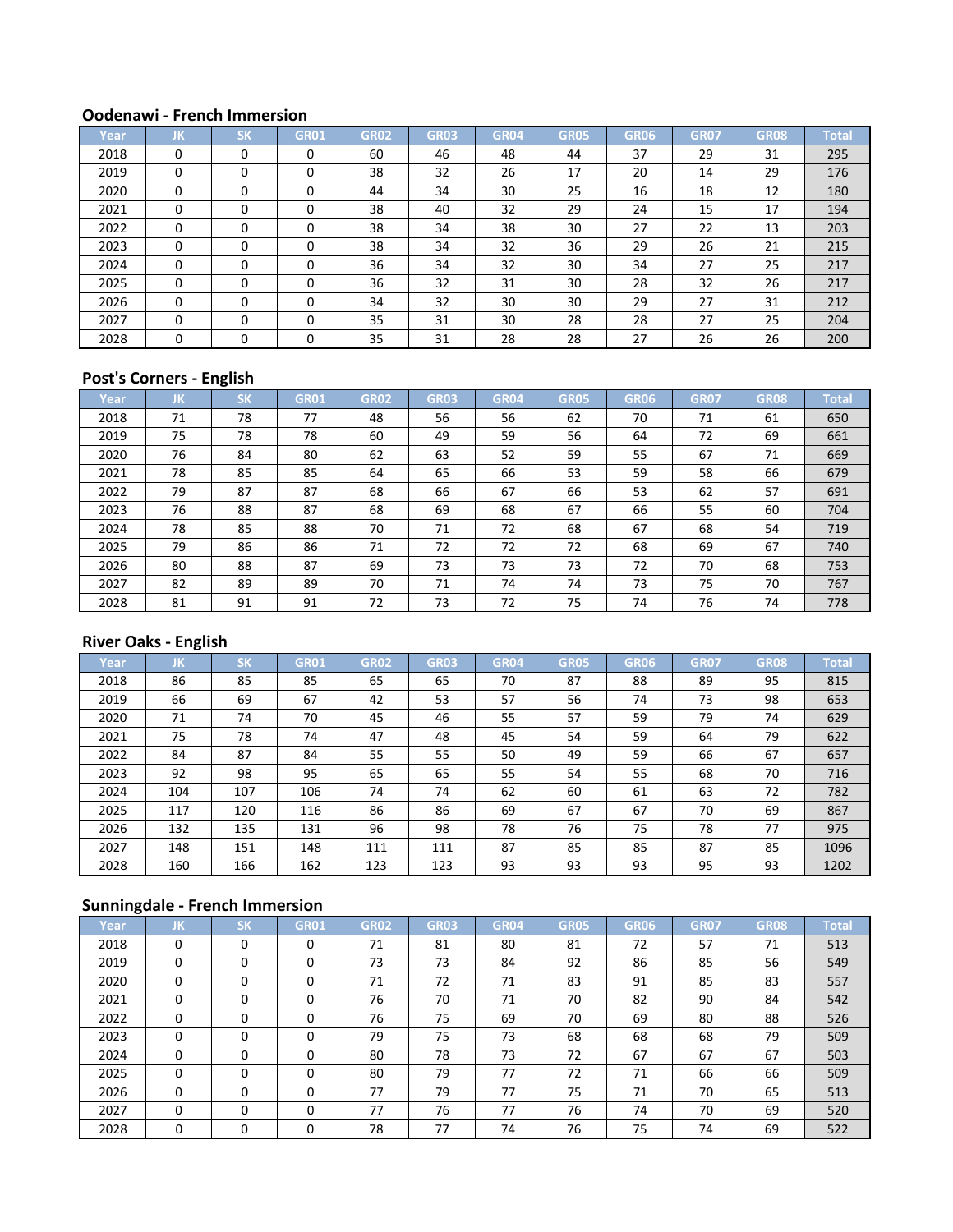# **Scenario 6 Grade Breakdown By School**

#### **Munn's - French Immersion**

| Year | JK       | $c\nu$<br>эN | GR01     | <b>GR02</b> | <b>GR03</b> | <b>GR04</b> | <b>GR05</b> | GR06 | <b>GR07</b> | GR08 | <b>Total</b> |
|------|----------|--------------|----------|-------------|-------------|-------------|-------------|------|-------------|------|--------------|
| 2018 | $\Omega$ | $\Omega$     | 0        | 92          | 77          | 78          | 65          | 84   | 61          | 62   | 519          |
| 2019 | $\Omega$ | $\Omega$     | 0        | 104         | 90          | 76          | 74          | 64   | 83          | 60   | 551          |
| 2020 | $\Omega$ | $\Omega$     | 0        | 93          | 103         | 89          | 73          | 74   | 64          | 82   | 576          |
| 2021 | $\Omega$ | $\Omega$     | $\Omega$ | 100         | 92          | 101         | 85          | 72   | 73          | 63   | 585          |
| 2022 | $\Omega$ | $\Omega$     | $\Omega$ | 103         | 99          | 90          | 97          | 83   | 71          | 72   | 615          |
| 2023 | $\Omega$ | $\Omega$     | 0        | 106         | 102         | 96          | 87          | 97   | 83          | 70   | 640          |
| 2024 | $\Omega$ | $\Omega$     | 0        | 107         | 105         | 98          | 93          | 87   | 96          | 82   | 668          |
| 2025 | $\Omega$ | $\Omega$     | $\Omega$ | 110         | 106         | 100         | 95          | 92   | 87          | 96   | 686          |
| 2026 | $\Omega$ | $\Omega$     | 0        | 108         | 109         | 101         | 97          | 95   | 93          | 87   | 689          |
| 2027 | $\Omega$ | $\Omega$     | $\Omega$ | 111         | 108         | 103         | 98          | 98   | 95          | 93   | 706          |
| 2028 | $\Omega$ | $\Omega$     | 0        | 114         | 110         | 100         | 100         | 98   | 98          | 95   | 715          |

## **Oakville NE #2 ps - English**

| Year | IJΚ. | <b>SK</b> | <b>GR01</b> | <b>GR02</b> | <b>GR03</b> | GR04 | <b>GR05</b> | GR06 | GR <sub>07</sub> | <b>GR08</b> | Total    |
|------|------|-----------|-------------|-------------|-------------|------|-------------|------|------------------|-------------|----------|
| 2018 | 0    | 0         | 0           | 0           | $\Omega$    | 0    | $\Omega$    | 0    | 0                | 0           | $\Omega$ |
| 2019 | 42   | 43        | 39          | 31          | 32          | 22   | 26          | 26   | 30               | 0           | 290      |
| 2020 | 59   | 60        | 59          | 45          | 45          | 37   | 31          | 35   | 35               | 39          | 446      |
| 2021 | 75   | 76        | 75          | 59          | 59          | 45   | 45          | 40   | 45               | 44          | 563      |
| 2022 | 88   | 89        | 88          | 70          | 70          | 52   | 52          | 53   | 47               | 52          | 661      |
| 2023 | 98   | 100       | 99          | 79          | 79          | 59   | 58          | 58   | 59               | 53          | 741      |
| 2024 | 108  | 110       | 109         | 89          | 89          | 65   | 64          | 64   | 64               | 65          | 826      |
| 2025 | 120  | 121       | 120         | 99          | 99          | 72   | 71          | 71   | 71               | 71          | 914      |
| 2026 | 132  | 133       | 131         | 107         | 108         | 78   | 77          | 77   | 77               | 77          | 998      |
| 2027 | 141  | 142       | 141         | 115         | 115         | 84   | 83          | 83   | 83               | 83          | 1069     |
| 2028 | 145  | 147       | 146         | 120         | 120         | 86   | 85          | 85   | 85               | 85          | 1104     |

# **Oakville NE #2 ps - French Immersion**

| Year | JK           | <b>SK</b> | <b>GR01</b>  | <b>GR02</b> | <b>GR03</b> | <b>GR04</b> | <b>GR05</b> | GR06     | <b>GR07</b> | <b>GR08</b> | <b>Total</b> |
|------|--------------|-----------|--------------|-------------|-------------|-------------|-------------|----------|-------------|-------------|--------------|
| 2018 | $\Omega$     | $\Omega$  | 0            | 0           | $\Omega$    | $\Omega$    | $\Omega$    | $\Omega$ | $\Omega$    | 0           | $\Omega$     |
| 2019 | 0            | 0         | 0            | 0           | 0           | 0           | 0           | 0        | 0           | 0           | $\Omega$     |
| 2020 | 0            | $\Omega$  | 0            | 0           | 0           | $\Omega$    | $\Omega$    | 0        | 0           | 0           | $\Omega$     |
| 2021 | U            | $\Omega$  | 0            | 0           | 0           | $\Omega$    | $\Omega$    | ∩        | $\Omega$    | 0           | $\Omega$     |
| 2022 | U            | $\Omega$  | 0            | O           | O           | $\Omega$    | $\Omega$    |          | $\Omega$    | $\Omega$    |              |
| 2023 | $\Omega$     | 0         | 0            | 0           | U           | O           | $\Omega$    | ∩        | $\Omega$    | $\Omega$    |              |
| 2024 | <sup>0</sup> | $\Omega$  | <sup>0</sup> | U           | n           | $\Omega$    | $\Omega$    | O        | $\Omega$    | $\Omega$    | $\Omega$     |
| 2025 | $\Omega$     | 0         | $\Omega$     | 0           | 0           | 0           | $\Omega$    | O        | $\Omega$    | $\Omega$    | $\Omega$     |
| 2026 | 0            | 0         | 0            |             | 0           | 0           | $\Omega$    | ∩        | $\Omega$    | 0           |              |
| 2027 | O            | $\Omega$  | 0            | 0           | 0           | $\Omega$    | $\Omega$    |          | $\Omega$    | $\Omega$    | $\Omega$     |
| 2028 | 0            | 0         |              |             |             | 0           | $\Omega$    |          | ŋ           | 0           | $\Omega$     |

| Year | IJΚ | <b>SK</b> | <b>GR01</b> | <b>GR02</b> | <b>GR03</b> | <b>GR04</b> | <b>GR05</b> | <b>GR06</b> | <b>GR07</b> | <b>GR08</b> | <b>Total</b> |
|------|-----|-----------|-------------|-------------|-------------|-------------|-------------|-------------|-------------|-------------|--------------|
| 2018 | 99  | 97        | 107         | 83          | 67          | 61          | 92          | 83          | 87          | 74          | 850          |
| 2019 | 102 | 100       | 104         | 79          | 82          | 67          | 62          | 94          | 83          | 119         | 892          |
| 2020 | 103 | 108       | 104         | 72          | 79          | 83          | 68          | 63          | 94          | 84          | 857          |
| 2021 | 101 | 111       | 114         | 74          | 75          | 81          | 84          | 69          | 64          | 96          | 868          |
| 2022 | 102 | 107       | 116         | 81          | 75          | 74          | 81          | 85          | 70          | 65          | 856          |
| 2023 | 100 | 110       | 113         | 83          | 83          | 75          | 76          | 83          | 86          | 71          | 879          |
| 2024 | 101 | 106       | 114         | 81          | 84          | 82          | 76          | 76          | 83          | 87          | 890          |
| 2025 | 103 | 108       | 111         | 82          | 82          | 83          | 83          | 77          | 77          | 84          | 889          |
| 2026 | 104 | 109       | 112         | 80          | 83          | 80          | 83          | 83          | 78          | 78          | 890          |
| 2027 | 105 | 110       | 114         | 81          | 81          | 81          | 81          | 84          | 84          | 78          | 899          |
| 2028 | 101 | 111       | 114         | 82          | 82          | 78          | 81          | 81          | 84          | 84          | 897          |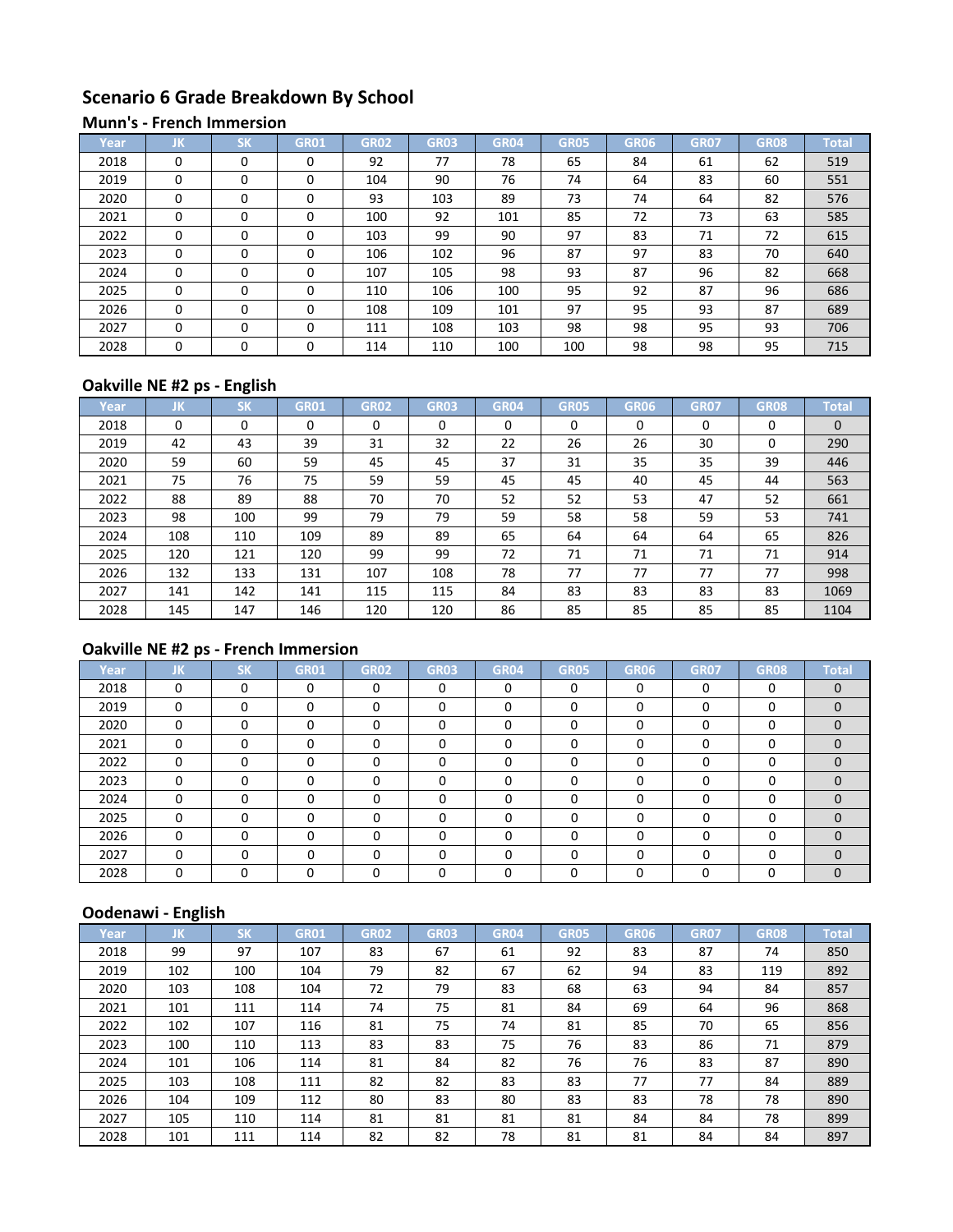| Year | JK       | <b>SK</b> | <b>GR01</b> | <b>GR02</b> | <b>GR03</b> | <b>GR04</b> | <b>GR05</b> | GR06 | <b>GR07</b> | <b>GR08</b> | <b>Total</b> |
|------|----------|-----------|-------------|-------------|-------------|-------------|-------------|------|-------------|-------------|--------------|
| 2018 | 0        | $\Omega$  | 0           | 60          | 46          | 48          | 44          | 37   | 29          | 31          | 295          |
| 2019 | 0        | $\Omega$  | $\Omega$    | 0           | 67          | 51          | 62          | 50   | 53          | 34          | 318          |
| 2020 | 0        | $\Omega$  |             | 0           | $\Omega$    | 65          | 51          | 62   | 50          | 53          | 280          |
| 2021 | 0        | $\Omega$  |             | 0           | $\Omega$    | 0           | 65          | 51   | 61          | 50          | 226          |
| 2022 | $\Omega$ | $\Omega$  |             | 0           | $\Omega$    | $\Omega$    | $\Omega$    | 63   | 50          | 61          | 174          |
| 2023 | $\Omega$ | $\Omega$  | 0           | 0           | $\Omega$    | $\Omega$    | $\Omega$    | 0    | 62          | 49          | 112          |
| 2024 | 0        | $\Omega$  | $\Omega$    | 0           | $\Omega$    | $\Omega$    | 0           | 0    | $\Omega$    | 61          | 61           |
| 2025 | $\Omega$ | $\Omega$  | 0           | 0           | $\Omega$    | $\Omega$    | $\Omega$    | O    | 0           | $\Omega$    | $\Omega$     |
| 2026 | 0        | $\Omega$  | 0           | 0           | O           | $\Omega$    | $\Omega$    |      | O           | 0           | $\Omega$     |
| 2027 | $\Omega$ | $\Omega$  | $\Omega$    | 0           | $\Omega$    | $\Omega$    | $\Omega$    |      | $\Omega$    | $\Omega$    | $\Omega$     |
| 2028 | $\Omega$ | O         |             | n           | U           | $\Omega$    | $\Omega$    |      | U           | $\Omega$    | $\mathbf{0}$ |

## **Post's Corners - English**

| Year | IJΚ. | <b>SK</b> | <b>GR01</b> | GR <sub>02</sub> | <b>GR03</b> | <b>GR04</b> | <b>GR05</b> | GR06 | <b>GR07</b> | <b>GR08</b> | <b>Total</b> |
|------|------|-----------|-------------|------------------|-------------|-------------|-------------|------|-------------|-------------|--------------|
| 2018 | 71   | 78        | 77          | 48               | 56          | 56          | 62          | 70   | 71          | 61          | 650          |
| 2019 | 79   | 84        | 84          | 64               | 59          | 53          | 63          | 63   | 78          | 84          | 710          |
| 2020 | 86   | 94        | 89          | 66               | 71          | 64          | 55          | 66   | 69          | 80          | 740          |
| 2021 | 92   | 100       | 99          | 71               | 72          | 74          | 66          | 57   | 71          | 70          | 771          |
| 2022 | 100  | 108       | 107         | 81               | 79          | 75          | 77          | 69   | 64          | 74          | 832          |
| 2023 | 104  | 116       | 115         | 88               | 89          | 80          | 79          | 81   | 76          | 67          | 896          |
| 2024 | 114  | 122       | 126         | 97               | 98          | 89          | 85          | 83   | 89          | 80          | 983          |
| 2025 | 126  | 133       | 132         | 107              | 108         | 95          | 94          | 90   | 92          | 94          | 1071         |
| 2026 | 139  | 147       | 146         | 115              | 119         | 103         | 102         | 101  | 100         | 98          | 1169         |
| 2027 | 157  | 165       | 164         | 130              | 131         | 113         | 112         | 111  | 113         | 108         | 1303         |
| 2028 | 169  | 181       | 180         | 143              | 144         | 118         | 121         | 120  | 122         | 120         | 1418         |

## **River Oaks - English**

| Year | IJΚ. | <b>SK</b> | <b>GR01</b> | <b>GR02</b> | <b>GR03</b> | <b>GR04</b> | <b>GR05</b> | GR06 | <b>GR07</b> | <b>GR08</b> | Total |
|------|------|-----------|-------------|-------------|-------------|-------------|-------------|------|-------------|-------------|-------|
| 2018 | 86   | 85        | 85          | 65          | 65          | 70          | 87          | 88   | 89          | 95          | 815   |
| 2019 | 66   | 69        | 65          | 41          | 47          | 65          | 49          | 80   | 72          | 56          | 610   |
| 2020 | 66   | 68        | 67          | 45          | 41          | 47          | 63          | 49   | 82          | 70          | 597   |
| 2021 | 65   | 68        | 66          | 46          | 45          | 41          | 45          | 63   | 51          | 80          | 568   |
| 2022 | 68   | 71        | 69          | 47          | 48          | 46          | 41          | 47   | 66          | 50          | 553   |
| 2023 | 68   | 73        | 71          | 50          | 50          | 49          | 47          | 42   | 50          | 66          | 565   |
| 2024 | 71   | 74        | 74          | 52          | 53          | 50          | 50          | 49   | 46          | 51          | 570   |
| 2025 | 76   | 78        | 76          | 56          | 56          | 53          | 51          | 52   | 53          | 47          | 599   |
| 2026 | 81   | 83        | 80          | 58          | 60          | 55          | 54          | 54   | 57          | 54          | 635   |
| 2027 | 83   | 85        | 83          | 60          | 60          | 56          | 54          | 55   | 57          | 56          | 650   |
| 2028 | 83   | 88        | 85          | 62          | 62          | 55          | 56          | 56   | 59          | 57          | 662   |

| Year | JK       | <b>SK</b> | <b>GR01</b> | <b>GR02</b> | <b>GR03</b> | <b>GR04</b> | <b>GR05</b> | GR06 | <b>GR07</b> | <b>GR08</b> | <b>Total</b> |
|------|----------|-----------|-------------|-------------|-------------|-------------|-------------|------|-------------|-------------|--------------|
| 2018 | $\Omega$ | $\Omega$  | $\Omega$    | 71          | 81          | 80          | 81          | 72   | 57          | 71          | 513          |
| 2019 | 0        | 0         | 0           | 114         | 62          | 74          | 64          | 72   | 55          | 51          | 492          |
| 2020 | $\Omega$ | 0         | 0           | 115         | 110         | 60          | 73          | 63   | 71          | 53          | 545          |
| 2021 | $\Omega$ | $\Omega$  | 0           | 119         | 111         | 106         | 59          | 72   | 62          | 70          | 598          |
| 2022 | 0        | 0         | 0           | 122         | 115         | 107         | 104         | 58   | 71          | 61          | 637          |
| 2023 | $\Omega$ | $\Omega$  | $\Omega$    | 125         | 117         | 111         | 105         | 102  | 57          | 69          | 686          |
| 2024 | $\Omega$ | $\Omega$  | $\Omega$    | 125         | 121         | 112         | 108         | 103  | 100         | 57          | 725          |
| 2025 | $\Omega$ | $\Omega$  | $\Omega$    | 127         | 121         | 116         | 110         | 106  | 101         | 99          | 779          |
| 2026 | $\Omega$ | 0         | 0           | 123         | 123         | 115         | 114         | 108  | 105         | 100         | 787          |
| 2027 | $\Omega$ | $\Omega$  | 0           | 124         | 119         | 116         | 113         | 111  | 106         | 103         | 792          |
| 2028 | 0        | 0         | 0           | 126         | 120         | 112         | 114         | 111  | 109         | 104         | 795          |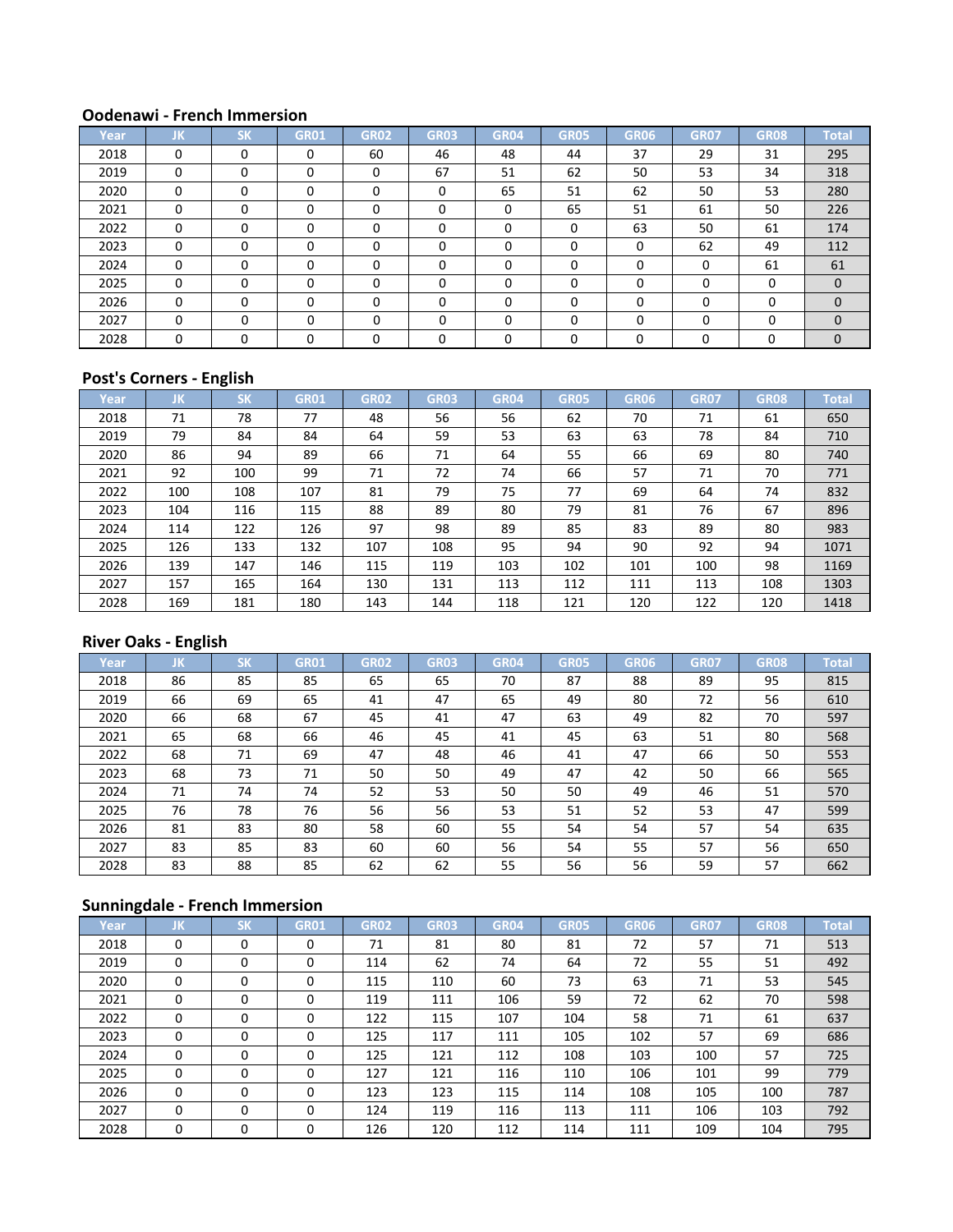# **Scenario 7 Grade Breakdown By School**

#### **Munn's - French Immersion**

| Year | JK       | SK       | GR01     | <b>GR02</b> | <b>GR03</b> | GR04 | <b>GR05</b> | GR06 | <b>GR07</b> | <b>GR08</b> | <b>Total</b> |
|------|----------|----------|----------|-------------|-------------|------|-------------|------|-------------|-------------|--------------|
| 2018 | $\Omega$ | $\Omega$ | 0        | 92          | 77          | 78   | 65          | 84   | 61          | 62          | 519          |
| 2019 | $\Omega$ | $\Omega$ | 0        | 104         | 90          | 76   | 74          | 64   | 83          | 60          | 551          |
| 2020 | $\Omega$ | $\Omega$ | $\Omega$ | 93          | 103         | 89   | 73          | 74   | 64          | 82          | 576          |
| 2021 | $\Omega$ | $\Omega$ | 0        | 100         | 92          | 101  | 85          | 72   | 73          | 63          | 585          |
| 2022 | $\Omega$ | $\Omega$ | $\Omega$ | 103         | 99          | 90   | 97          | 83   | 71          | 72          | 615          |
| 2023 | $\Omega$ | $\Omega$ | 0        | 106         | 102         | 96   | 87          | 97   | 83          | 70          | 640          |
| 2024 | $\Omega$ | $\Omega$ | 0        | 107         | 105         | 98   | 93          | 87   | 96          | 82          | 667          |
| 2025 | $\Omega$ | $\Omega$ | 0        | 109         | 106         | 100  | 95          | 92   | 86          | 96          | 684          |
| 2026 | $\Omega$ | $\Omega$ | 0        | 107         | 108         | 100  | 97          | 94   | 92          | 87          | 686          |
| 2027 | $\Omega$ | $\Omega$ | $\Omega$ | 110         | 107         | 102  | 98          | 97   | 95          | 92          | 701          |
| 2028 | $\Omega$ | $\Omega$ | 0        | 112         | 109         | 99   | 99          | 97   | 97          | 94          | 708          |

## **Oakville NE #2 ps - English**

| Year | IJΚ      | <b>SK</b> | <b>GR01</b> | <b>GR02</b> | <b>GR03</b> | <b>GR04</b> | <b>GR05</b> | GR06 | <b>GR07</b> | <b>GR08</b> | <b>Total</b> |
|------|----------|-----------|-------------|-------------|-------------|-------------|-------------|------|-------------|-------------|--------------|
| 2018 | $\Omega$ | 0         |             | 0           | 0           | 0           | $\Omega$    | 0    | 0           | 0           | $\Omega$     |
| 2019 | 60       | 62        | 60          | 43          | 49          | 34          | 43          | 41   | 48          | 0           | 439          |
| 2020 | 82       | 84        | 82          | 63          | 62          | 56          | 46          | 55   | 54          | 61          | 642          |
| 2021 | 102      | 104       | 101         | 78          | 80          | 61          | 65          | 57   | 66          | 65          | 779          |
| 2022 | 117      | 119       | 117         | 91          | 91          | 71          | 69          | 74   | 66          | 75          | 890          |
| 2023 | 128      | 132       | 130         | 102         | 102         | 77          | 77          | 76   | 81          | 73          | 978          |
| 2024 | 141      | 143       | 142         | 113         | 113         | 84          | 83          | 84   | 83          | 89          | 1075         |
| 2025 | 155      | 157       | 155         | 125         | 125         | 92          | 91          | 91   | 92          | 91          | 1172         |
| 2026 | 167      | 169       | 167         | 134         | 135         | 99          | 97          | 97   | 97          | 99          | 1261         |
| 2027 | 177      | 179       | 177         | 143         | 143         | 105         | 103         | 103  | 103         | 103         | 1336         |
| 2028 | 180      | 183       | 181         | 147         | 147         | 106         | 106         | 106  | 106         | 106         | 1367         |

# **Oakville NE #2 ps - French Immersion**

| Year | JK       | <b>SK</b> | <b>GR01</b> | <b>GR02</b> | <b>GR03</b> | <b>GR04</b> | <b>GR05</b> | GR06 | <b>GR07</b> | <b>GR08</b> | <b>Total</b> |
|------|----------|-----------|-------------|-------------|-------------|-------------|-------------|------|-------------|-------------|--------------|
| 2018 | 0        | $\Omega$  | $\Omega$    | $\Omega$    | $\Omega$    | $\Omega$    | $\Omega$    | 0    | $\Omega$    | $\Omega$    | $\Omega$     |
| 2019 | 0        | 0         | $\Omega$    | 0           | 0           | $\Omega$    | $\Omega$    |      | 0           | 0           | $\Omega$     |
| 2020 | 0        | 0         | $\Omega$    | $\Omega$    | 0           | $\Omega$    | $\Omega$    |      | 0           | 0           | $\Omega$     |
| 2021 | 0        | 0         | O           | 0           | O           | $\Omega$    | $\Omega$    |      | $\Omega$    | 0           | $\Omega$     |
| 2022 | $\Omega$ | 0         | U           | O           | ŋ           | $\Omega$    | $\Omega$    |      | $\Omega$    | 0           |              |
| 2023 | $\Omega$ | $\Omega$  | O           | 0           | O           | $\Omega$    | $\Omega$    |      | $\Omega$    | 0           |              |
| 2024 | $\Omega$ | $\Omega$  | $\Omega$    | U           | n           | $\Omega$    | $\Omega$    |      | $\Omega$    | 0           | $\Omega$     |
| 2025 | $\Omega$ | 0         | $\Omega$    | 0           | O           | $\Omega$    | O           |      | 0           | 0           | $\Omega$     |
| 2026 | 0        | 0         |             | n           | ŋ           | $\Omega$    | $\Omega$    | ◠    | 0           | 0           | $\Omega$     |
| 2027 | $\Omega$ | 0         | 0           | U           | ŋ           | $\Omega$    | $\Omega$    |      | $\Omega$    | 0           | $\Omega$     |
| 2028 | 0        | 0         | O           |             |             | O           | 0           |      | 0           | 0           | $\Omega$     |

|      | -    |                 |             |             |             |             |             |      |             |             |              |
|------|------|-----------------|-------------|-------------|-------------|-------------|-------------|------|-------------|-------------|--------------|
| Year | IJΚ. | <b>CV</b><br>ÞК | <b>GR01</b> | <b>GR02</b> | <b>GR03</b> | <b>GR04</b> | <b>GR05</b> | GR06 | <b>GR07</b> | <b>GR08</b> | <b>Total</b> |
| 2018 | 99   | 97              | 107         | 83          | 67          | 61          | 92          | 83   | 87          | 74          | 850          |
| 2019 | 102  | 100             | 104         | 79          | 82          | 67          | 62          | 94   | 83          | 119         | 892          |
| 2020 | 103  | 108             | 104         | 72          | 79          | 83          | 68          | 63   | 94          | 84          | 857          |
| 2021 | 101  | 111             | 114         | 74          | 75          | 81          | 84          | 69   | 64          | 96          | 868          |
| 2022 | 102  | 107             | 116         | 81          | 75          | 74          | 81          | 85   | 70          | 65          | 856          |
| 2023 | 100  | 110             | 113         | 83          | 83          | 75          | 76          | 83   | 86          | 71          | 879          |
| 2024 | 101  | 106             | 114         | 81          | 84          | 82          | 76          | 76   | 83          | 87          | 890          |
| 2025 | 103  | 108             | 111         | 82          | 82          | 83          | 83          | 77   | 77          | 84          | 889          |
| 2026 | 104  | 109             | 112         | 80          | 83          | 80          | 83          | 83   | 78          | 78          | 890          |
| 2027 | 105  | 110             | 114         | 81          | 81          | 81          | 81          | 84   | 84          | 78          | 899          |
| 2028 | 101  | 111             | 114         | 82          | 82          | 78          | 81          | 81   | 84          | 84          | 897          |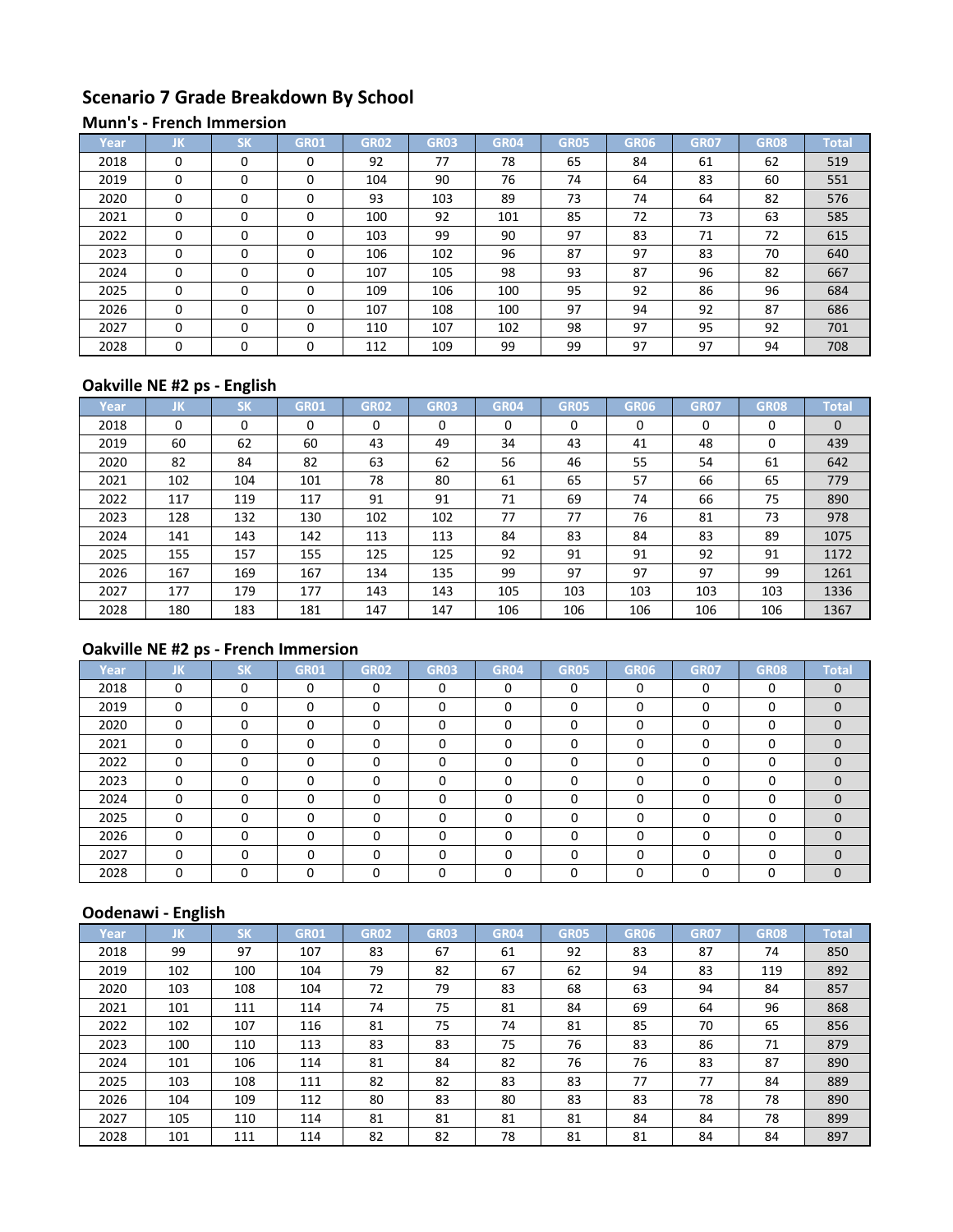| Year | JK       | <b>SK</b> | <b>GR01</b> | <b>GR02</b> | <b>GR03</b> | <b>GR04</b> | <b>GR05</b> | GR06 | <b>GR07</b> | <b>GR08</b> | <b>Total</b> |
|------|----------|-----------|-------------|-------------|-------------|-------------|-------------|------|-------------|-------------|--------------|
| 2018 | 0        | $\Omega$  | 0           | 60          | 46          | 48          | 44          | 37   | 29          | 31          | 295          |
| 2019 | 0        | $\Omega$  | $\Omega$    | 0           | 67          | 51          | 62          | 50   | 53          | 34          | 318          |
| 2020 | 0        | $\Omega$  |             | 0           | $\Omega$    | 65          | 51          | 62   | 50          | 53          | 280          |
| 2021 | 0        | $\Omega$  |             | 0           | $\Omega$    | 0           | 65          | 51   | 61          | 50          | 226          |
| 2022 | $\Omega$ | $\Omega$  |             | 0           | $\Omega$    | $\Omega$    | $\Omega$    | 63   | 50          | 61          | 174          |
| 2023 | $\Omega$ | $\Omega$  | 0           | 0           | $\Omega$    | $\Omega$    | $\Omega$    | 0    | 62          | 49          | 112          |
| 2024 | 0        | $\Omega$  | $\Omega$    | 0           | $\Omega$    | $\Omega$    | 0           | 0    | $\Omega$    | 61          | 61           |
| 2025 | $\Omega$ | $\Omega$  | 0           | 0           | $\Omega$    | $\Omega$    | $\Omega$    | O    | 0           | $\Omega$    | $\Omega$     |
| 2026 | 0        | $\Omega$  | 0           | 0           | O           | $\Omega$    | $\Omega$    |      | O           | 0           | $\Omega$     |
| 2027 | $\Omega$ | $\Omega$  | $\Omega$    | 0           | $\Omega$    | $\Omega$    | $\Omega$    |      | $\Omega$    | $\Omega$    | $\Omega$     |
| 2028 | $\Omega$ | O         |             | n           | U           | $\Omega$    | $\Omega$    |      | U           | $\Omega$    | $\mathbf{0}$ |

## **Post's Corners - English**

| Year | JΚ. | <b>SK</b> | <b>GR01</b> | GR02 | <b>GR03</b> | GR04 | <b>GR05</b> | GR06 | <b>GR07</b> | <b>GR08</b> | <b>Total</b> |
|------|-----|-----------|-------------|------|-------------|------|-------------|------|-------------|-------------|--------------|
| 2018 | 71  | 78        | 77          | 48   | 55          | 55   | 61          | 70   | 69          | 61          | 645          |
| 2019 | 62  | 65        | 63          | 52   | 42          | 40   | 47          | 47   | 59          | 56          | 534          |
| 2020 | 63  | 71        | 67          | 49   | 54          | 45   | 40          | 46   | 50          | 58          | 543          |
| 2021 | 65  | 72        | 72          | 52   | 51          | 58   | 46          | 40   | 49          | 49          | 554          |
| 2022 | 71  | 78        | 78          | 60   | 58          | 56   | 60          | 48   | 45          | 50          | 603          |
| 2023 | 73  | 85        | 84          | 65   | 66          | 62   | 59          | 63   | 54          | 47          | 658          |
| 2024 | 80  | 88        | 91          | 71   | 72          | 69   | 65          | 62   | 69          | 56          | 723          |
| 2025 | 88  | 95        | 95          | 78   | 79          | 73   | 73          | 69   | 69          | 72          | 790          |
| 2026 | 99  | 106       | 106         | 84   | 88          | 80   | 79          | 78   | 77          | 73          | 869          |
| 2027 | 114 | 122       | 121         | 97   | 98          | 88   | 88          | 87   | 89          | 83          | 986          |
| 2028 | 125 | 136       | 136         | 109  | 110         | 93   | 96          | 95   | 97          | 95          | 1090         |

## **River Oaks - English**

| Year | IJΚ. | <b>SK</b> | <b>GR01</b> | <b>GR02</b> | <b>GR03</b> | <b>GR04</b> | <b>GR05</b> | GR06 | <b>GR07</b> | <b>GR08</b> | Total |
|------|------|-----------|-------------|-------------|-------------|-------------|-------------|------|-------------|-------------|-------|
| 2018 | 86   | 85        | 85          | 65          | 65          | 70          | 87          | 88   | 87          | 95          | 813   |
| 2019 | 66   | 69        | 65          | 41          | 47          | 65          | 49          | 80   | 72          | 84          | 638   |
| 2020 | 66   | 68        | 67          | 45          | 41          | 47          | 63          | 49   | 82          | 70          | 597   |
| 2021 | 65   | 68        | 66          | 46          | 45          | 41          | 45          | 63   | 51          | 80          | 568   |
| 2022 | 68   | 71        | 69          | 47          | 48          | 46          | 41          | 47   | 66          | 50          | 553   |
| 2023 | 68   | 73        | 71          | 50          | 50          | 49          | 47          | 42   | 50          | 66          | 565   |
| 2024 | 73   | 75        | 76          | 53          | 54          | 51          | 51          | 50   | 47          | 51          | 581   |
| 2025 | 79   | 81        | 79          | 59          | 59          | 55          | 53          | 54   | 55          | 49          | 621   |
| 2026 | 85   | 88        | 85          | 62          | 64          | 57          | 57          | 57   | 60          | 57          | 671   |
| 2027 | 90   | 92        | 89          | 65          | 65          | 60          | 58          | 59   | 61          | 60          | 700   |
| 2028 | 92   | 97        | 94          | 69          | 69          | 60          | 61          | 61   | 64          | 62          | 726   |

| Year | JΚ.      | <b>SK</b> | <b>GR01</b> | <b>GR02</b> | <b>GR03</b> | <b>GR04</b> | <b>GR05</b> | GR06 | <b>GR07</b> | <b>GR08</b> | <b>Total</b> |
|------|----------|-----------|-------------|-------------|-------------|-------------|-------------|------|-------------|-------------|--------------|
| 2018 | 0        | 0         |             | 71          | 81          | 80          | 81          | 72   | 57          | 71          | 513          |
| 2019 | $\Omega$ | $\Omega$  | 0           | 114         | 62          | 74          | 64          | 73   | 55          | 51          | 493          |
| 2020 | $\Omega$ | $\Omega$  |             | 115         | 110         | 60          | 73          | 63   | 72          | 53          | 547          |
| 2021 | $\Omega$ | $\Omega$  |             | 119         | 111         | 106         | 59          | 72   | 62          | 71          | 599          |
| 2022 | $\Omega$ | $\Omega$  |             | 122         | 115         | 107         | 104         | 58   | 71          | 61          | 637          |
| 2023 | $\Omega$ | $\Omega$  |             | 125         | 117         | 111         | 105         | 102  | 57          | 69          | 687          |
| 2024 | $\Omega$ | $\Omega$  | $\Omega$    | 125         | 121         | 112         | 108         | 103  | 100         | 57          | 727          |
| 2025 | $\Omega$ | $\Omega$  | $\Omega$    | 127         | 121         | 116         | 110         | 107  | 102         | 99          | 782          |
| 2026 | $\Omega$ | $\Omega$  | $\Omega$    | 124         | 123         | 116         | 114         | 109  | 105         | 100         | 791          |
| 2027 | $\Omega$ | $\Omega$  | $\Omega$    | 125         | 120         | 117         | 114         | 112  | 107         | 103         | 798          |
| 2028 | 0        | 0         |             | 127         | 121         | 113         | 115         | 112  | 110         | 105         | 801          |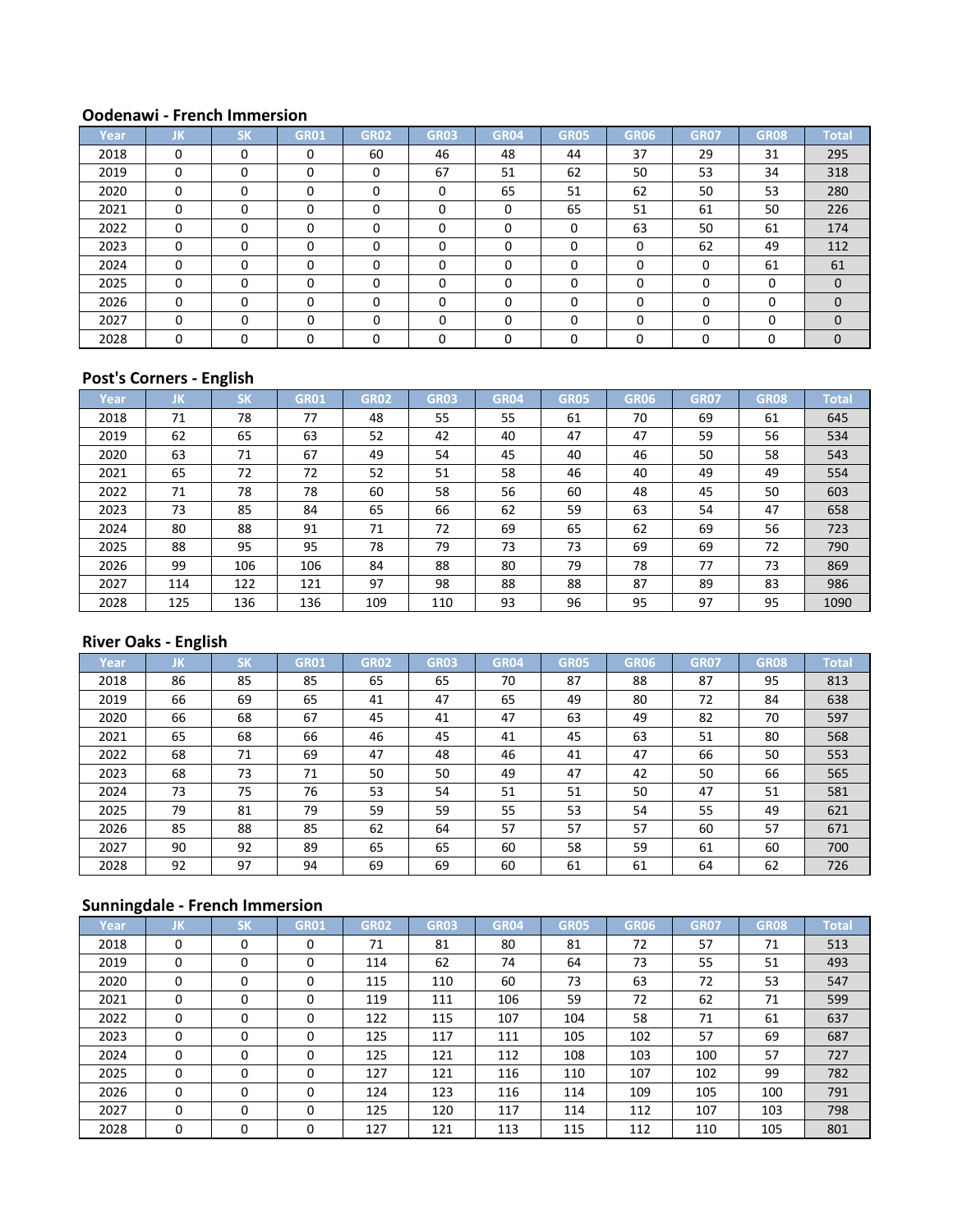# **Scenario 8 Grade Breakdown By School**

#### **Munn's - French Immersion**

| Year | JK       | CM       | GR01     | <b>GR02</b> | <b>GR03</b> | GR <sub>04</sub> | <b>GR05</b> | GR06 | <b>GR07</b> | <b>GR08</b> | <b>Total</b> |
|------|----------|----------|----------|-------------|-------------|------------------|-------------|------|-------------|-------------|--------------|
| 2018 | $\Omega$ | $\Omega$ | 0        | 92          | 77          | 78               | 65          | 84   | 61          | 62          | 519          |
| 2019 | $\Omega$ | $\Omega$ | 0        | 95          | 90          | 76               | 74          | 64   | 83          | 60          | 542          |
| 2020 | $\Omega$ | $\Omega$ | 0        | 84          | 93          | 89               | 73          | 74   | 64          | 82          | 557          |
| 2021 | $\Omega$ | $\Omega$ |          | 87          | 82          | 91               | 85          | 72   | 73          | 63          | 552          |
| 2022 | $\Omega$ | $\Omega$ | $\Omega$ | 89          | 86          | 80               | 87          | 83   | 71          | 72          | 569          |
| 2023 | $\Omega$ | $\Omega$ | 0        | 91          | 87          | 84               | 77          | 87   | 83          | 70          | 579          |
| 2024 | $\Omega$ | $\Omega$ | 0        | 91          | 89          | 85               | 80          | 76   | 86          | 82          | 589          |
| 2025 | $\Omega$ | $\Omega$ | 0        | 92          | 89          | 87               | 82          | 80   | 76          | 85          | 589          |
| 2026 | $\Omega$ | $\Omega$ | 0        | 89          | 91          | 86               | 84          | 81   | 79          | 76          | 586          |
| 2027 | $\Omega$ | $\Omega$ | 0        | 91          | 89          | 88               | 83          | 83   | 81          | 79          | 594          |
| 2028 | $\Omega$ | $\Omega$ | 0        | 93          | 91          | 85               | 85          | 83   | 83          | 81          | 599          |

# **Oakville NE #2 ps - English**

| Year | IJΚ.     | <b>SK</b> | <b>GR01</b> | <b>GR02</b> | <b>GR03</b> | GR04 | <b>GR05</b> | GR06 | <b>GR07</b> | <b>GR08</b> | Total    |
|------|----------|-----------|-------------|-------------|-------------|------|-------------|------|-------------|-------------|----------|
| 2018 | $\Omega$ | 0         | 0           | 0           | $\Omega$    | 0    | $\Omega$    | 0    | 0           | 0           | $\Omega$ |
| 2019 | 64       | 64        | 45          | 40          | 48          | 37   | 37          | 50   | 54          | 0           | 438      |
| 2020 | 76       | 79        | 76          | 40          | 50          | 52   | 43          | 44   | 57          | 61          | 577      |
| 2021 | 85       | 89        | 89          | 61          | 49          | 50   | 57          | 49   | 50          | 63          | 641      |
| 2022 | 93       | 95        | 97          | 69          | 68          | 44   | 53          | 61   | 53          | 54          | 688      |
| 2023 | 100      | 105       | 105         | 77          | 77          | 62   | 49          | 59   | 67          | 59          | 759      |
| 2024 | 109      | 111       | 114         | 84          | 85          | 69   | 66          | 55   | 64          | 72          | 828      |
| 2025 | 120      | 122       | 122         | 94          | 94          | 75   | 74          | 72   | 61          | 70          | 902      |
| 2026 | 130      | 133       | 133         | 101         | 103         | 80   | 80          | 80   | 78          | 67          | 984      |
| 2027 | 140      | 142       | 142         | 109         | 109         | 85   | 84          | 85   | 85          | 83          | 1064     |
| 2028 | 143      | 148       | 148         | 113         | 113         | 86   | 87          | 87   | 88          | 88          | 1102     |

# **Oakville NE #2 ps - French Immersion**

| Year | JK       | <b>SK</b> | <b>GR01</b> | GR02 | <b>GR03</b> | <b>GR04</b> | <b>GR05</b> | GR06 | <b>GR07</b> | <b>GR08</b> | <b>Total</b> |
|------|----------|-----------|-------------|------|-------------|-------------|-------------|------|-------------|-------------|--------------|
| 2018 | $\Omega$ | $\Omega$  | $\Omega$    | 0    | $\Omega$    | $\Omega$    | $\Omega$    | 0    | $\Omega$    | $\Omega$    | $\mathbf{0}$ |
| 2019 | 0        | 0         | 0           | 21   | 21          | 13          | 16          | 16   | 9           | 0           | 97           |
| 2020 | $\Omega$ | $\Omega$  | $\Omega$    | 18   | 21          | 21          | 14          | 17   | 17          | 9           | 116          |
| 2021 | $\Omega$ | 0         | $\Omega$    | 27   | 18          | 20          | 21          | 15   | 17          | 17          | 135          |
| 2022 | 0        | 0         | O           | 30   | 26          | 17          | 20          | 21   | 15          | 17          | 145          |
| 2023 | $\Omega$ | $\Omega$  | $\Omega$    | 31   | 29          | 24          | 17          | 20   | 21          | 15          | 157          |
| 2024 | $\Omega$ | $\Omega$  | $\Omega$    | 32   | 30          | 26          | 24          | 17   | 20          | 21          | 171          |
| 2025 | $\Omega$ | $\Omega$  | $\Omega$    | 33   | 31          | 27          | 26          | 24   | 18          | 21          | 180          |
| 2026 | 0        | 0         | $\Omega$    | 34   | 33          | 28          | 27          | 26   | 25          | 18          | 190          |
| 2027 | $\Omega$ | $\Omega$  | 0           | 35   | 33          | 29          | 28          | 27   | 26          | 25          | 202          |
| 2028 | $\Omega$ | 0         | 0           | 36   | 34          | 28          | 28          | 27   | 27          | 26          | 207          |

| Year | JΚ  | <b>SK</b> | <b>GR01</b> | <b>GR02</b> | <b>GR03</b> | <b>GR04</b> | <b>GR05</b> | <b>GR06</b> | <b>GR07</b> | <b>GR08</b> | <b>Total</b> |
|------|-----|-----------|-------------|-------------|-------------|-------------|-------------|-------------|-------------|-------------|--------------|
| 2018 | 99  | 97        | 107         | 83          | 67          | 61          | 92          | 83          | 87          | 74          | 850          |
| 2019 | 80  | 80        | 99          | 59          | 66          | 52          | 51          | 69          | 59          | 94          | 708          |
| 2020 | 86  | 90        | 88          | 67          | 64          | 68          | 55          | 54          | 72          | 62          | 706          |
| 2021 | 91  | 98        | 101         | 63          | 74          | 65          | 73          | 60          | 59          | 77          | 761          |
| 2022 | 97  | 101       | 107         | 72          | 68          | 72          | 69          | 76          | 64          | 62          | 789          |
| 2023 | 98  | 105       | 107         | 75          | 75          | 63          | 74          | 71          | 78          | 66          | 811          |
| 2024 | 101 | 104       | 110         | 75          | 77          | 68          | 65          | 76          | 72          | 80          | 828          |
| 2025 | 103 | 107       | 109         | 77          | 77          | 70          | 70          | 66          | 77          | 74          | 831          |
| 2026 | 105 | 109       | 111         | 77          | 79          | 69          | 71          | 71          | 67          | 78          | 837          |
| 2027 | 107 | 110       | 113         | 79          | 79          | 70          | 70          | 71          | 71          | 68          | 837          |
| 2028 | 103 | 110       | 113         | 79          | 79          | 68          | 70          | 70          | 71          | 71          | 833          |